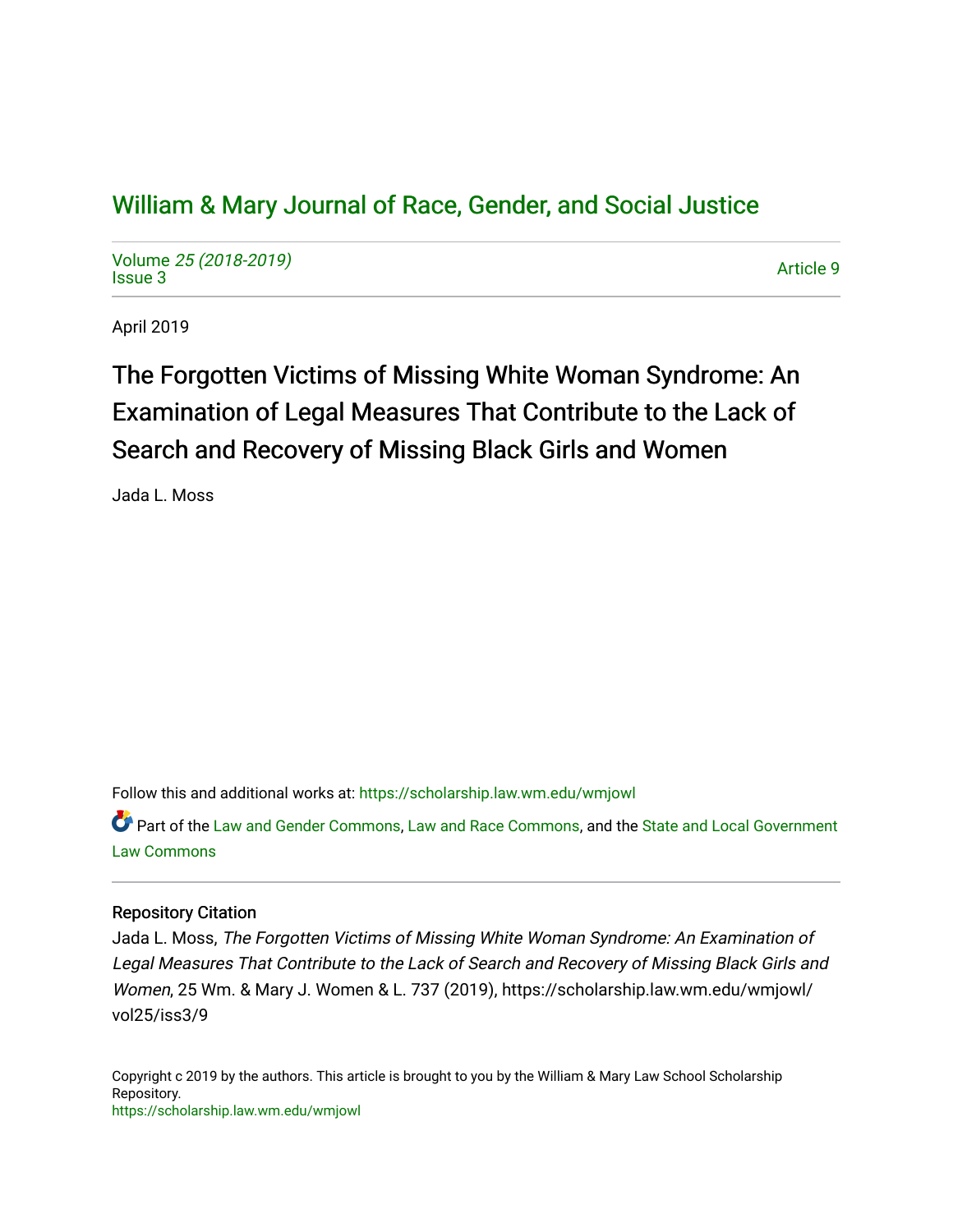## THE FORGOTTEN VICTIMS OF MISSING WHITE WOMAN SYNDROME: AN EXAMINATION OF LEGAL MEASURES THAT CONTRIBUTE TO THE LACK OF SEARCH AND RECOVERY OF MISSING BLACK GIRLS AND WOMEN

INTRODUCTION

- I. BACKGROUND
	- *A. Missing Persons Statistics Generally*
	- *B. Defining Missing White Woman Syndrome*
	- *C. Racial Disparity and Representation in Crime Data*
- II. LEGISLATIVE REMEDIES AND ORGANIZATIONAL ADVOCACY
	- *A. The Evolution of Missing Persons Law and Remedies*
	- *B. Issues With Existing Tailored Remedies and Legislation for Missing Persons Cases of Black Girls and Women*
		- *1. Black & Missing Foundation, Inc.*
		- *2. The AMBER Alert and Similar Alert Systems*
- III. RESOLVING THE ISSUES CREATED BY MISSING WHITE WOMAN **SYNDROME**

**CONCLUSION** 

### **INTRODUCTION**

The underrepresentation and misrepresentation of Black faces in mainstream news media is neither a new nor surprising concept to most people who have access to modern technology.<sup>1</sup> The issue of underrepresentation and, consequently, inadequate attention to the cases of missing Black people in America is an ongoing issue that very few attempted solutions have solved. A thorough comparison of the number of Black Americans who are reported missing with the number of times news media reports Black Americans as missing makes it even clearer that underrepresentation is an issue.<sup>2</sup> This disparity, dubbed 'Missing White Woman Syndrome,'3 has more recently become a problem as technology continues to grow to be the primary method for access to current events and news.<sup>4</sup>

<sup>1.</sup> Tony Weaver, Jr., *Analysis of Representations of African Americans in Non-Linear Streaming Media Content*, 7 ELON J. UNDERGRADUATE RES. COMM. 57, 59 (2016).

<sup>2.</sup> *See 2016 NCIC Missing Person and Unidentified Person Statistics*, NAT'L CRIME INFO.CTR. 5 (Jan. 10, 2017), https://www.fbi.gov/file-repository/2016-ncic-missing-person -and-unidentified-person-statistics.pdf/view [hereinafter *2016 Statistics*].

<sup>3.</sup> Gene Demby, *What We Know (And Don't Know) About 'Missing White Women Syndrome*,*'* NPR (Apr. 13, 2017, 1:22 PM), https://www.npr.org/sections/codeswitch/2017 /04/13/523769303/what-we-know-and-don't-know-about-missing-white-women-syndrome [https://perma.cc/A6NF-C2F3].

<sup>4.</sup> *See* Jimmy Rohampton, *3 Ways Social Media is Changing How Millennials Consume News*, FORBES (Dec. 15, 2016), http://charlesjenningsassociates.com/3-ways-social -media-is-changing-how-millennials-consume-news [https://perma.cc/4DQQ-WQ8T].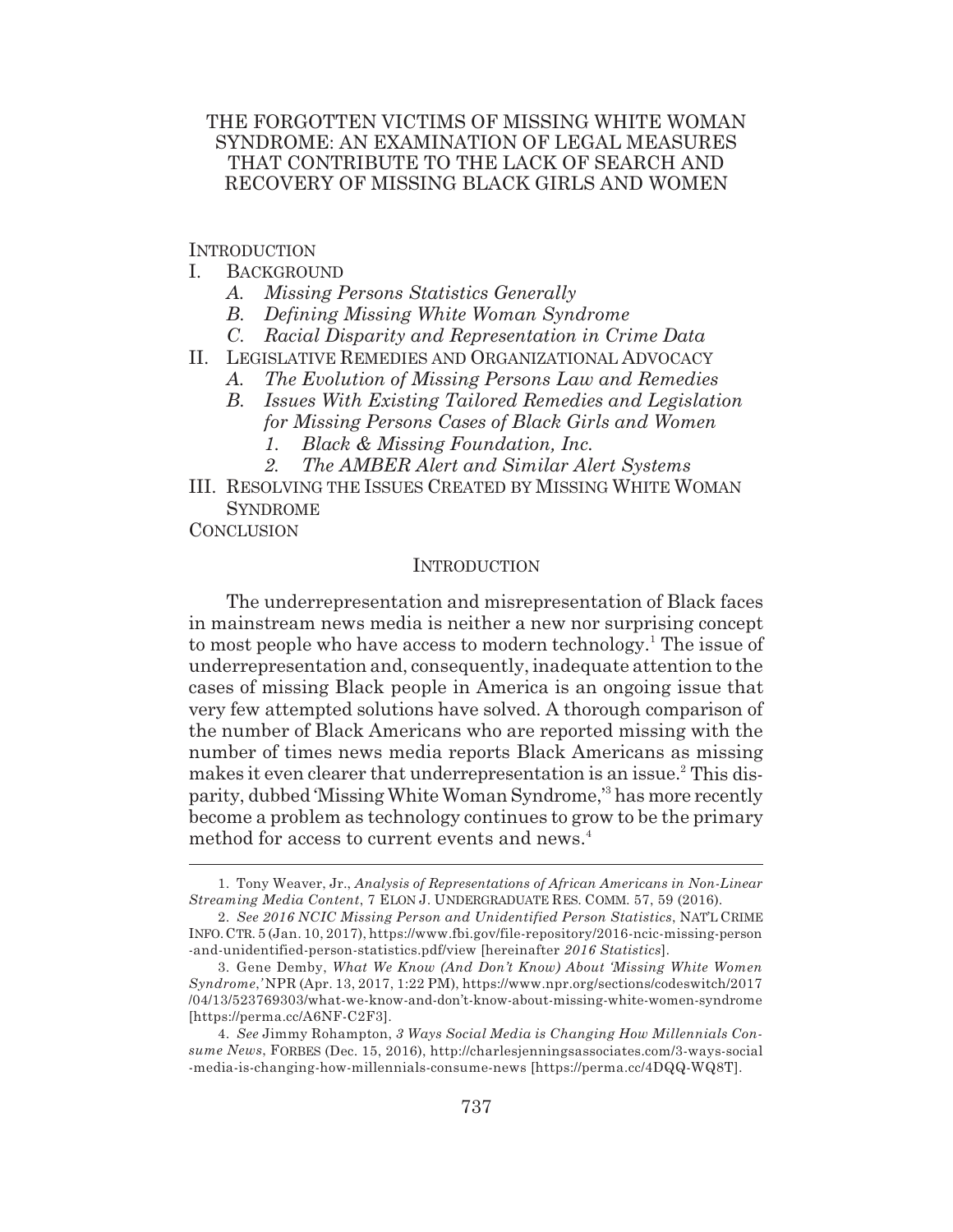Left unaddressed, Missing White Woman Syndrome is a danger to all living minority people worldwide, as the possibility of being the victim of abduction or chance of disappearing exists no matter what gender or race a person is.<sup>5</sup> Comedian Jon Stewart brought awareness to this issue in one of his routines by declaring that "TV: y (minutes of media coverage) = Family Income x (Abductee Cuteness ÷ *Skin Color*) + Length of Abduction x Media Savvy of Grieving Parents" is the official formula for the indication of how much media airtime a missing child might receive. $6$ 

Current laws and policies are evidently either mimicking or causing the lack of coverage of Black missing persons cases in mainstream media, and are thus failing at protecting missing Black girls and women.<sup>7</sup> In order to both ensure that these suspect classes are equally protected, and remedy the lack of news coverage of Black girls and women, state legislatures must enact specific targeted laws and policies that allocate resources to the search and recovery of missing Black girls and women and promote the equal protection of all missing persons.

This Note focuses on the racial disparity that is present in the investigation and allocation of resources in missing persons cases. This Note argues that the most beneficial remedy for the significant disparity that majorly effects missing Black girls<sup>8</sup> requires the creation of legislation at the state and local level. The legislation must be carefully and specifically written to create resources to aid in the search and recovery of missing girls and women of color. This Note will specifically discuss the underrepresentation of missing Black girls in American news media and discuss how the phenomenon of 'Missing White Woman Syndrome' has pervaded news media and negatively impacted the outcomes of missing Black girls' and women's cases. This Note analyzes existing law and legislation at the state and federal level and suggests frameworks that state legislatures should use in the future to address this issue.

Part I of this Note provides a background on the topic of Missing White Woman Syndrome and missing persons cases in general.

<sup>5.</sup> *See 2016 Statistics*, *supra* note 2, at 5. This report shows that people of all ages, races, and genders are sometimes reported missing.

<sup>6.</sup> Vicky Allan, *The Madeleine McCann Syndrome*, HERALD (Apr. 29, 2017), http:// www.heraldscotland.com/business\_hq/opinion/15255912.The\_Madeleine\_McCann\_Syn drome [https://perma.cc/59G8-H5EY] (emphasis added).

<sup>7.</sup> *See infra* Section II.B. I discuss how the existing body of law and legislation on missing persons cases only address a specific subset of missing persons cases which does not include minority children's cases.

<sup>8.</sup> I refer to 'Black girls' and 'Black women' interchangeably throughout this Note, but these references include both groups of people.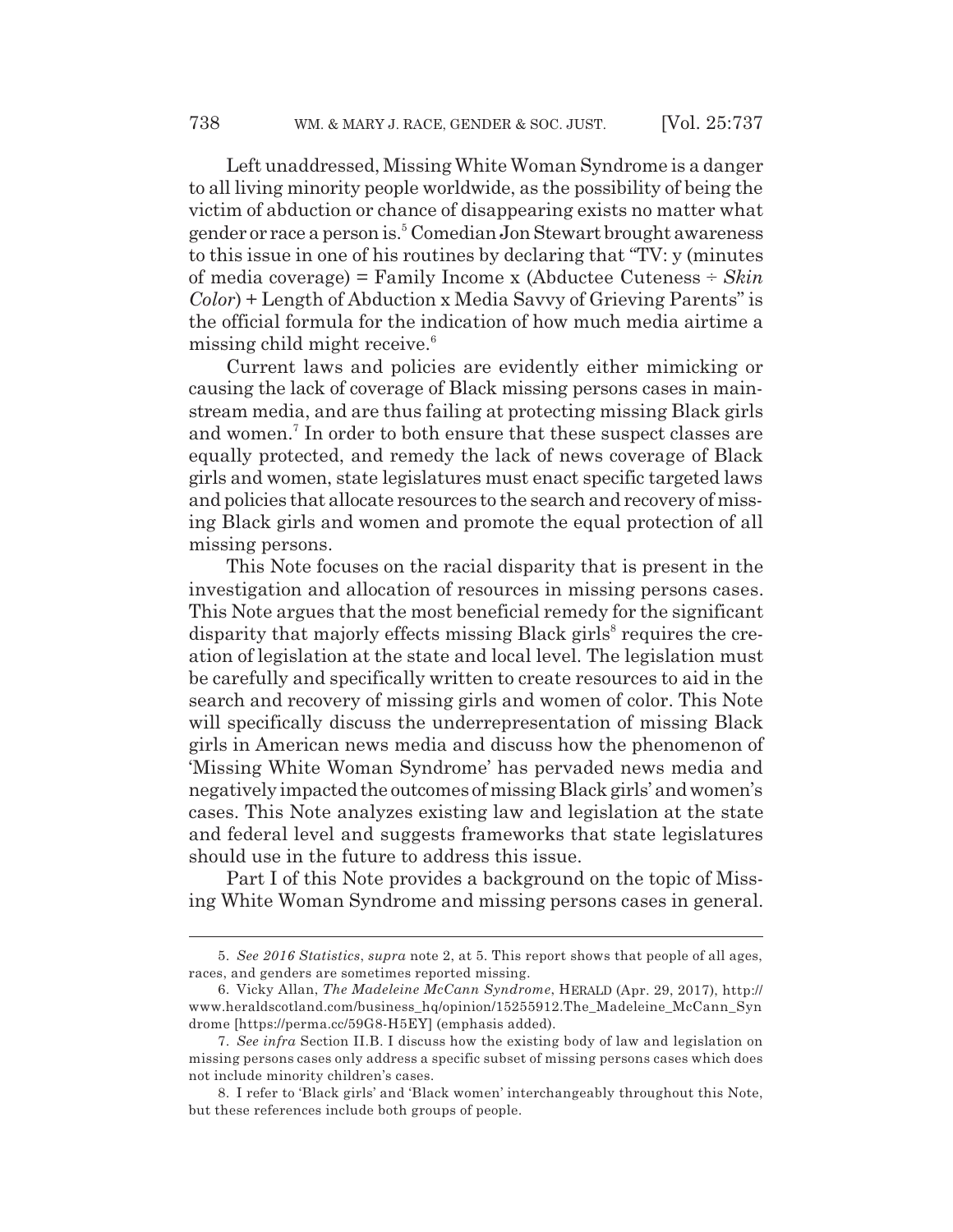First, the Note provides a brief overview of the number of missing persons cases in the United States. Next, it defines Missing White Woman Syndrome, discusses the term's origins, and presents the statistics that support the fact that racial disparity exists between missing persons cases and the coverage of missing persons cases in television and print media. Finally, it examines how racial disparity exists in general crime data—the existence of this disparity lends support to the fact that Missing White Woman Syndrome is more than an idea or terminology with no tangible meaning.

Part II of this Note examines existing federal and state legislation and the efforts of advocacy groups that work to resolve all missing persons cases. Section II.A mainly focuses on the evolution of missing persons advocacy and law. Section II.B addresses legislative and advocacy efforts, that are remedies tailored specifically to benefit one group (tailored remedies), $9$  to build upon the notion that remedies for missing people exist for almost every group *except* Black girls and women, thus demanding the creation of a tailored remedy to address this neglected group.<sup>10</sup> This Section specifically examines federal legislation, Virginia legislation, and advocacy groups that are based in Virginia and other states to summarize both the work that has already been done in response to missing persons cases and work done to address specific subsets of missing persons. Section II.B also discusses various cases from national news and local/state news that further support this Note's thesis.

Part III of this Note offers suggestions for ways that state legislatures, law makers, and advocacy groups can act to create a change in what has become the norm in the coverage and solution of missing persons cases across the United States. This Part uses the summarized remedies presented in Part II to shape a framework in which the missing persons cases of Black girls and women can be addressed. This Part suggests the creation and expansion of a tailored remedy for missing Black girls and women based on the remedies that already exist and appear to be effective within advocacy and legislation. Part III specifically focuses on the existing RILYA Alert System, a

<sup>9.</sup> *See infra* Sections II.A and II.B.

<sup>10.</sup> *See infra* Section II.A. In Section II.A, I assert that remedies have been created for almost all of the necessary and most endangered groups except for Black girls and women. In that Section, I discuss the emergence of missing persons remedies for children (i.e., NCMEC was specifically created in response to a missing White boy); *see* Ray Sanchez, *Etan Patz Case: Pedro Hernandez Found Guilty of Murder, Kidnapping*, CNN (Feb. 14, 2017, 8:04 PM), https://www.cnn.com/2017/02/14/us/etan-patz-case-conviction/index.html [https://perma.cc/5W6T-WRBN], to the eventual creations of advocacy groups in response to the disappearances of White girls and women (i.e., Help Save The Next Girl). This flow of resources, paired with the statistics that display outright racial disparity and the prevalence of Missing White Woman Syndrome, shows that there is a dire need for remedies that focus on missing Black people, specifically missing Black girls and women.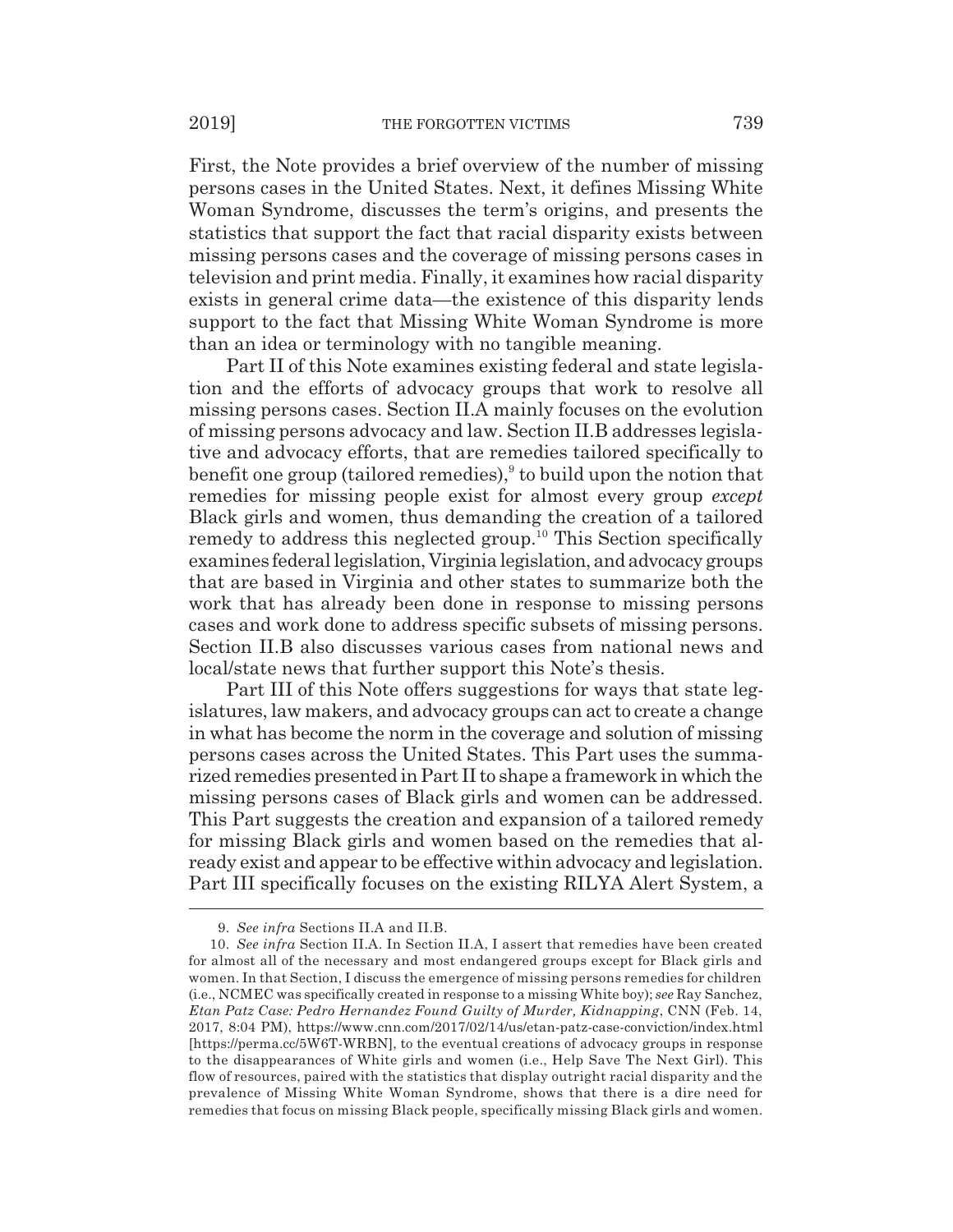system implemented in Florida that expands AMBER Alert to address the needs of missing persons of color.<sup>11</sup> Part III proposes that the RILYA Alert system be expanded across the fifty states and encourage the creation of a federal program that will act as each state program's counterpart. Additionally, Part III calls for the elimination of strict criteria for programs like AMBER Alert, because of the detrimental effect that the criteria tend to have in the cases of missing Black girls and women.

#### I. BACKGROUND

#### *A. Missing Persons Statistics Generally*

Approximately 90,000 people are missing in the United States at any given time.12 Of those missing people, 33,388 of them are juveniles.13 According to the National Crime Information Center's Missing Person File for the 2016 operational year, out of the total of recorded cases, there were 170,899 reported cases of missing Black persons under age 18 and 264,443 reported cases of missing White persons under age 18.14 Although a majority of these cases end up being resolved,<sup>15</sup> there are some subsets, specifically the cases of missing Black Americans, which go unresolved,  $16$  thus causing them to be represented in the pool of missing persons cases at a much larger number.<sup>17</sup> According to the National Center for Missing and Exploited Children, ninety-eight percent of children who are reported missing are found within days.18 In 2016, African-American missing persons cases appeared amongst the remaining older and open cases four times as often as the cases of White and Hispanic missing persons.<sup>19</sup>

<sup>11.</sup> Administrator, *What is a Rilya Alert?*, IMAGINE PUBLICITY (June 13, 2010), https:// imaginepublicity.com/2010/06/13/what-is-a-rilya-alert [https://perma.cc/64SF-FBC7] [hereinafter *What is a Rilya Alert?*].

<sup>12.</sup> Kevin Kepple, et al., *By the Numbers: Missing Persons in the USA*, USA TODAY (Sept. 23, 2014, 7:03 PM), https://www.usatoday.com/story/news/nation-now/2014/09/23 /missing-persons-children-numbers/16110709 [https://perma.cc/7S9C-V6DY].

<sup>13.</sup> *Id.*

<sup>14.</sup> *2016 Statistics*, *supra* note 2, at 5.

<sup>15.</sup> *All Things Considered: Majority of Missing Persons Cases Are Resolved*, NPR (May 7, 2013, 3:00 PM), https://www.npr.org/2013/05/07/182000622/majority-of-missing -persons-cases-are-resolved [https://perma.cc/2LVY-5YCX].

<sup>16.</sup> Maya Dukmasova, *Black People Make Up the Majority of Missing Persons Cases in Chicago*, CHI. READER (Sept. 8, 2016, 11:05 AM), https://www.chicagoreader.com /Bleader/archives/2016/09/08/black-people-make-up-the-majority-of-missing-persons -cases-in-chicago [https://perma.cc/AM86-KGQR].

<sup>17.</sup> *Id.*

<sup>18.</sup> *See id.*

<sup>19.</sup> *See id.*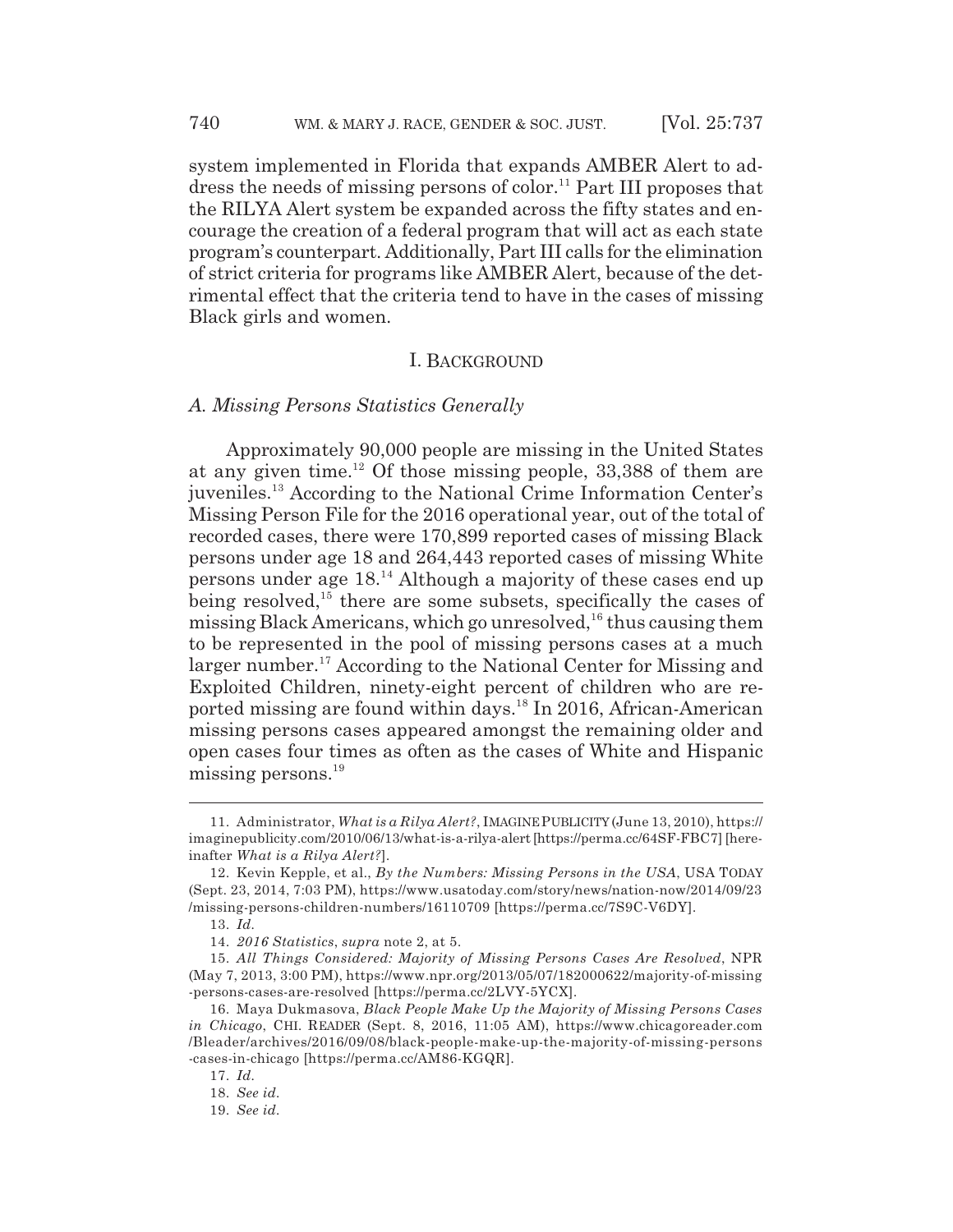#### *B. Defining Missing White Woman Syndrome*

Missing White Woman Syndrome<sup>20</sup> refers to the overabundance of coverage that mainstream media outlets dedicate to missing persons cases of White women and its correlating lack of coverage of missing people of color.<sup>21</sup> The term "Missing White Woman Syndrome," also alternatively known as "Missing White Girl Syndrome,"22 was first coined by Gwen Ifill, a PBS news anchor.<sup>23</sup> Missing White Woman Syndrome also refers to the media's tunnel-vision-like focus on "young, white, attractive . . . rich females."24 Some have characterized the phenomenon as "round-the-clock coverage of disappeared young females who qualify as 'damsels in distress' by race, class, and other relevant social variables."25 Others have called this same idea "damsel in distress syndrome."26 Some researchers have considered the occurrence of racial bias in news media to be a product of profitdriven business models and news media organizations attempts to gain the attention of "the majority audience group[s]."27

Missing White Woman Syndrome has been well-documented by mainstream media's failure to represent and depict missing persons cases in the same proportion that they appear across races.<sup>28</sup> In a 2010 study, Seong-Jae Min and John C. Feaster found that while minorities were disproportionately represented in news coverage, African American missing children in particular "were significantly underrepresented when compared to national statistics."29 The pair of researchers compared 19.5%, the percentage of African-American missing children cases covered in news media, with 33.2%, the actual percentage of reported incidents from the FBI's data.<sup>30</sup> They

25. Sarah Stillman, *'The Missing White Girl Syndrome': Disappeared Women and Media Activism*, 15 GENDER & DEV. 491, 492 (2007).

26. Laccino, *supra* note 24; Stillman, *supra* note 25, at 492.

<sup>20.</sup> *See* discussion *infra* Section II.B. Missing White Woman Syndrome is interchangeably referred to as "Missing White *Woman* Syndrome" and "Missing White *Girl* Syndrome." These all reference the same idea.

<sup>21.</sup> *See* Demby, *supra* note 3.

<sup>22.</sup> Zach Sommers, *Missing White Woman Syndrome: An Empirical Analysis of Race and Gender Disparities in Online News Coverage of Missing Persons*, 106 J. CRIM. L. & CRIMINOLOGY 275, 278 (2016).

<sup>23.</sup> *See* Demby, *supra* note 3.

<sup>24.</sup> Ludovica Laccino, *What is 'Missing White Woman Syndrome'?*, INT'L BUS. TIMES (Mar. 20, 2014, 4:19 PM), https://www.ibtimes.co.uk/what-missing-white-woman-syn drome-1441153 [https://perma.cc/LS7J-YRTU].

<sup>27.</sup> *See* Seong-Jae Min & John C. Feaster*, Missing Children in National News Coverage: Racial and Gender Representations of Missing Children Cases,* 27 COMM. RES. REP. 207, 209, 213 (2010).

<sup>28.</sup> *See id.* at 209.

<sup>29.</sup> *Id.* at 213.

<sup>30.</sup> *Id.* at 212.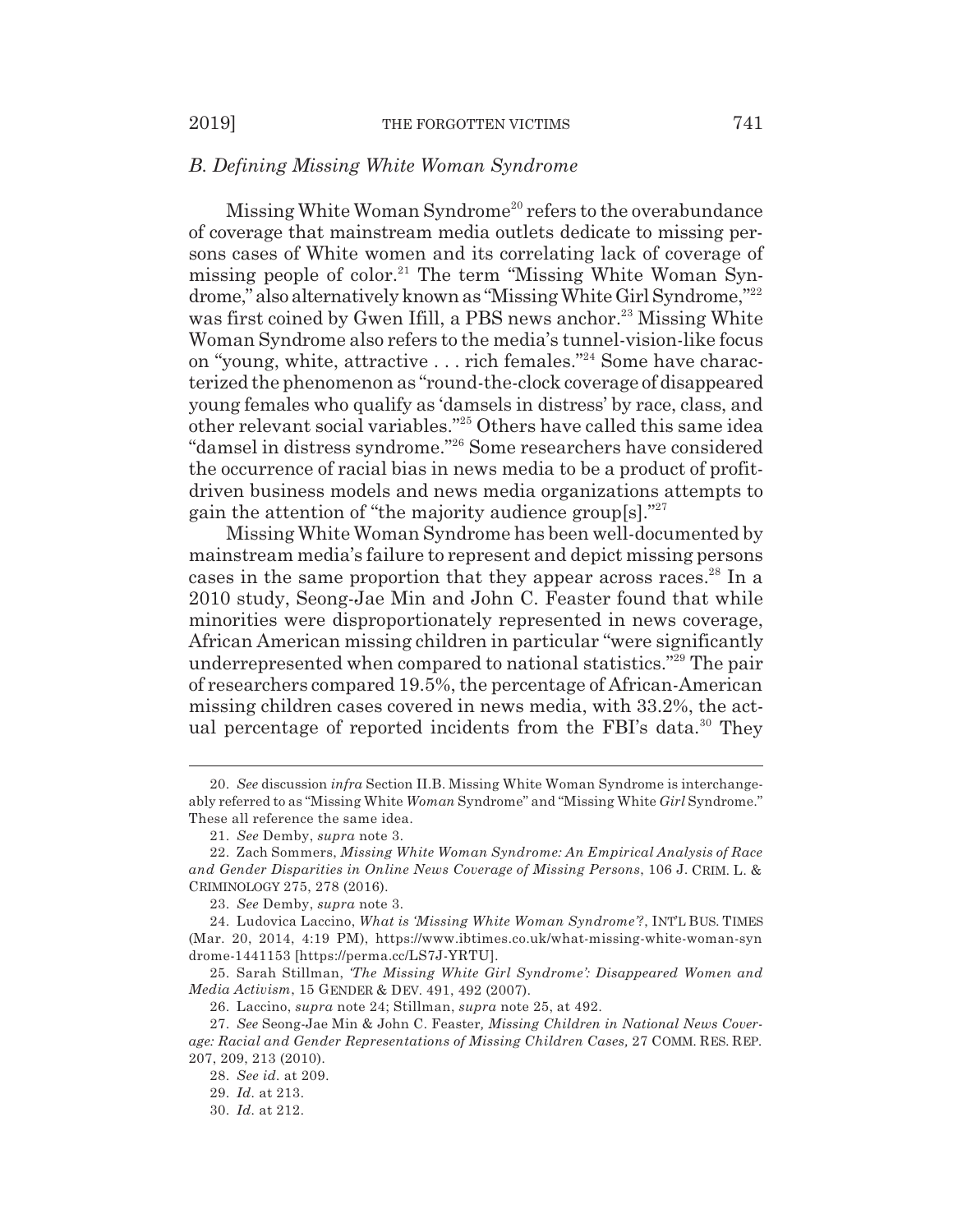concluded that racial disparity is prevalent in media because "African-American missing children cases are underrepresented in national television news compared to their actual rates of incidence."31 In 2015, Clara Simmons and Joshua Woods replicated Min and Feaster's study and found that although African-American missing children amounted to a shockingly low 7% of media references, they accounted for 35% of the National Crime Information Center's cases.<sup>32</sup>

A mid-2000 study conducted by Scripps Howard News Service found that although White children accounted for only 53% of the 37,665 cases reported to the National Center for Missing and Exploited Children, and 54% of cases in a study conducted by the U.S. Justice Department, they were covered in 67% of The Associated Press' (AP) missing children news coverage, and 76% of CNN's news coverage.33 Conversely, Black children accounted for 23% of missing children cases reported to the National Center for Missing and Exploited Children, and 19% of the cases studied by the U.S. Justice Department, but were only represented in 17% of AP's stories and 13% of CNN's stories.<sup>34</sup> The study chose to focus on AP because it "is" the largest producer of print news in the United States," and CNN because "it was the largest provider of national television reporting" during the years of the study.<sup>35</sup> Although it focused on only two of the largest national reporting services, experts suggest that the results of "this study are indicative of reporting practices throughout the nation's news media."36

## *C. Racial Disparity and Representation in Crime Data*

In order to fully understand and conceptualize the statistics that support the existence of Missing White Woman Syndrome, it is important to examine the prevalence of racial disparity in crime statistics within the United States. In the United States, it has become seemingly common knowledge that racial disparity exists in many forms of media, including those that are most frequently available for public consumption.37 The form most relevant to the discussion of Missing White Woman Syndrome is news media.

<sup>31.</sup> *Id.*

<sup>32.</sup> *See* Clara Simmons & Joshua Woods, *The Overrepresentation of White Missing Children in National Television News*, 32 COMM. RES. REP. 239, 242 (2015).

<sup>33.</sup> Scripps Howard News Service, *News Coverage Ignoring Missing Minority Children*, GAINESVILLE SUN (Dec. 2, 2005, 12:01 AM), https://www.gainesville.com/news/20051202 /news-coverage-ignoring-missing-minority-children [https://perma.cc/WLA3-VL8N].

<sup>34.</sup> *Id.*

<sup>35.</sup> *Id.*

<sup>36.</sup> *Id.*

<sup>37.</sup> *See* Milenko Martinovich, *Significant Racial and Ethnic Disparities Still Exist, According to Stanford Report*, STAN. NEWS (June 16, 2017), https://news.stanford.edu/2017 /06/16/report-finds-significant-racial-ethnic-disparities [https://perma.cc/5QCQ -2N8K].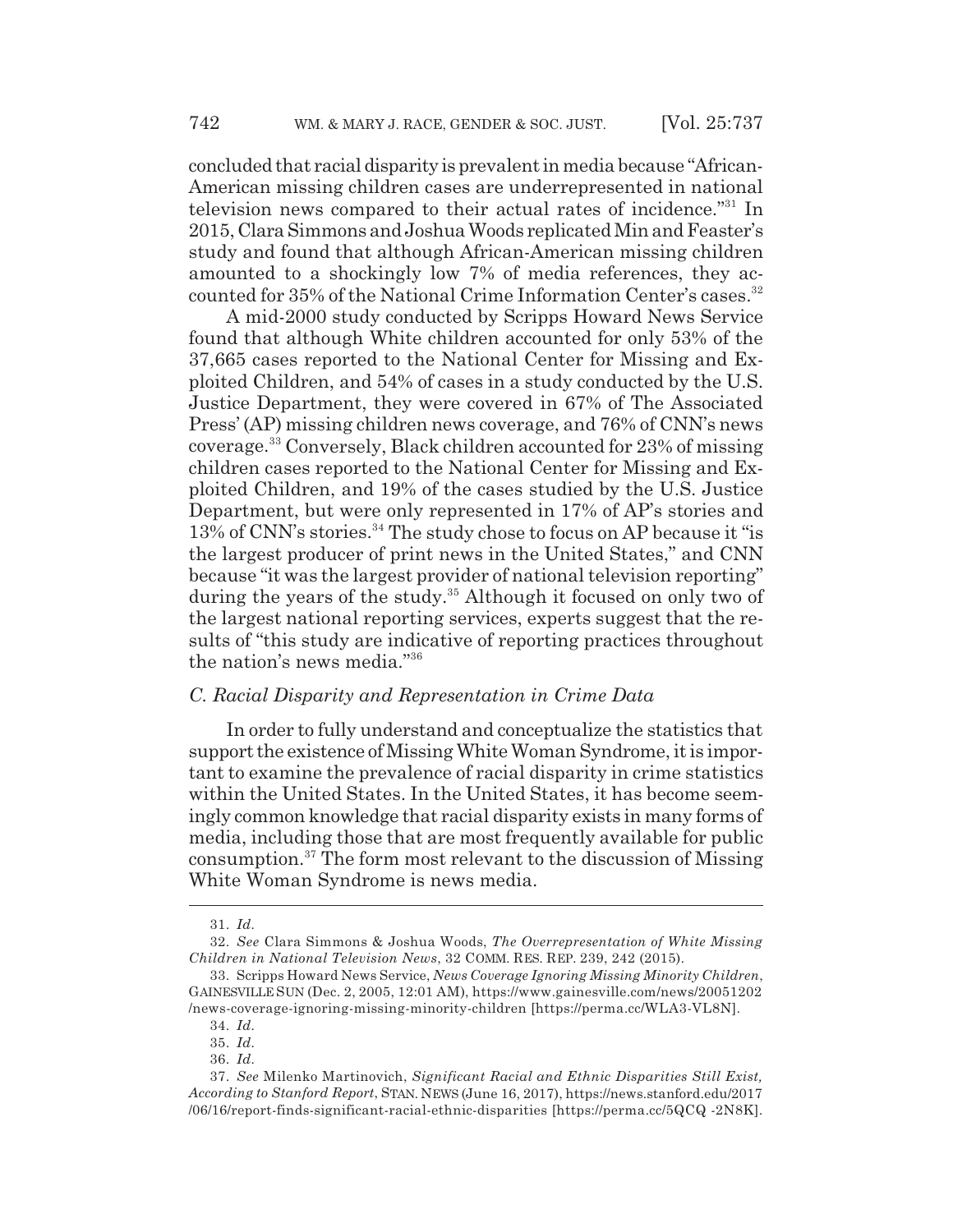The prevalence of images of minorities as criminals in crime data is permeated throughout mainstream media.<sup>38</sup> While the statistics and empirical studies clearly show that minorities are overassociated with crime and over-typified as criminal offenders,<sup>39</sup> studies have found the stark opposite outcome in the representation of minorities as victims.40 The 2013 Uniform Crime Report prepared by the Federal Bureau of Investigation states that Black Americans compose only  $28.3\%$  of federal arrests.<sup>41</sup> Similarly, a 2017 special report composed by the U.S. Department of Justice found that Black Americans compose 22.7% of victimizations in the United States.<sup>42</sup> When contrasted with the alarming rates that Black Americans are depicted as criminals in mainstream media, $43$  it becomes clear that racial disparity persists in driving perceptions and attitudes within the United States, both on individual and systemic levels.<sup>44</sup>

The Sentencing Project's 2014 report specifically noted that news media, including television programs and printed media, consistently "over-represent racial minorities as crime suspects and whites as crime victims."45 Another study conducted by a group of researchers found that media outlets over-reported offending incidents of Black Americans compared to White Americans and found this slanted news coverage was consistent with "power structure, racial threat, and racial privileging arguments."46 The researchers suggested that "the frequent reporting of black perpetrators may be a case of media reflecting dominant groups' views through delegitimizing blacks by portraying them as criminal."47 The researchers ultimately concluded that racial minorities are less likely to be portrayed as victims when

<sup>38.</sup> *See* Lori Dorfman & Vincent Schiraldi, *Off Balance: Youth, Race & Crime in the News*, BUILDING BLOCKS FOR YOUTH 1, 13 (2001), http://www.bmsg.org/sites/default/files /bmsg\_other\_publication\_off\_balance.pdf.

<sup>39.</sup> *See id.*

<sup>40.</sup> *See id.*

<sup>41.</sup> Uniform Crime Report, *Crime in the United States 2013* (2014), https://ucr.fbi .gov/crime-in-the-u.s/2013/crime-in-the-u.s.-2013/tables/table-43 [https://perma.cc/N9ZR -QGVN].

<sup>42.</sup> Rachel E. Morgan, *Race and Hispanic Origin of Victims and Offenders, 2012–15*, U.S. DEP'T JUST. 1, 2 (2017), https://www.bjs.gov/content/pub/pdf/rhovo1215.pdf.

<sup>43.</sup> *See* Travis L. Dixon & Daniel Linz, *Overrepresentation and Underrepresentation of African Americans and Latinos as Lawbreakers on Television News*, 50 J. COMM. 131, 135 (2000).

<sup>44.</sup> *See* Trina T. Creighton et al., *Coverage of Black Versus White Males in Local Television News Lead Stories*, 4 J. MASS COMM. & JOURNALISM 1, 1 (2014).

<sup>45.</sup> Nazgol Ghandnoosh, *Race and Punishment: Racial Perceptions of Crime and Support for Punitive Policies*, SENT'G PROJECT 3 (2014), https://sentencingproject.org/wp -content/uploads/2015/11/Race-and-Punishment.pdf.

<sup>46.</sup> Eileen E.S. Bjornstrom et al., *Race and Ethnic Representations of Lawbreakers and Victims in Crime News: A National Study of Television Coverage*, 57 SOC. PROBS. 269, 287 (2010).

<sup>47.</sup> *Id.*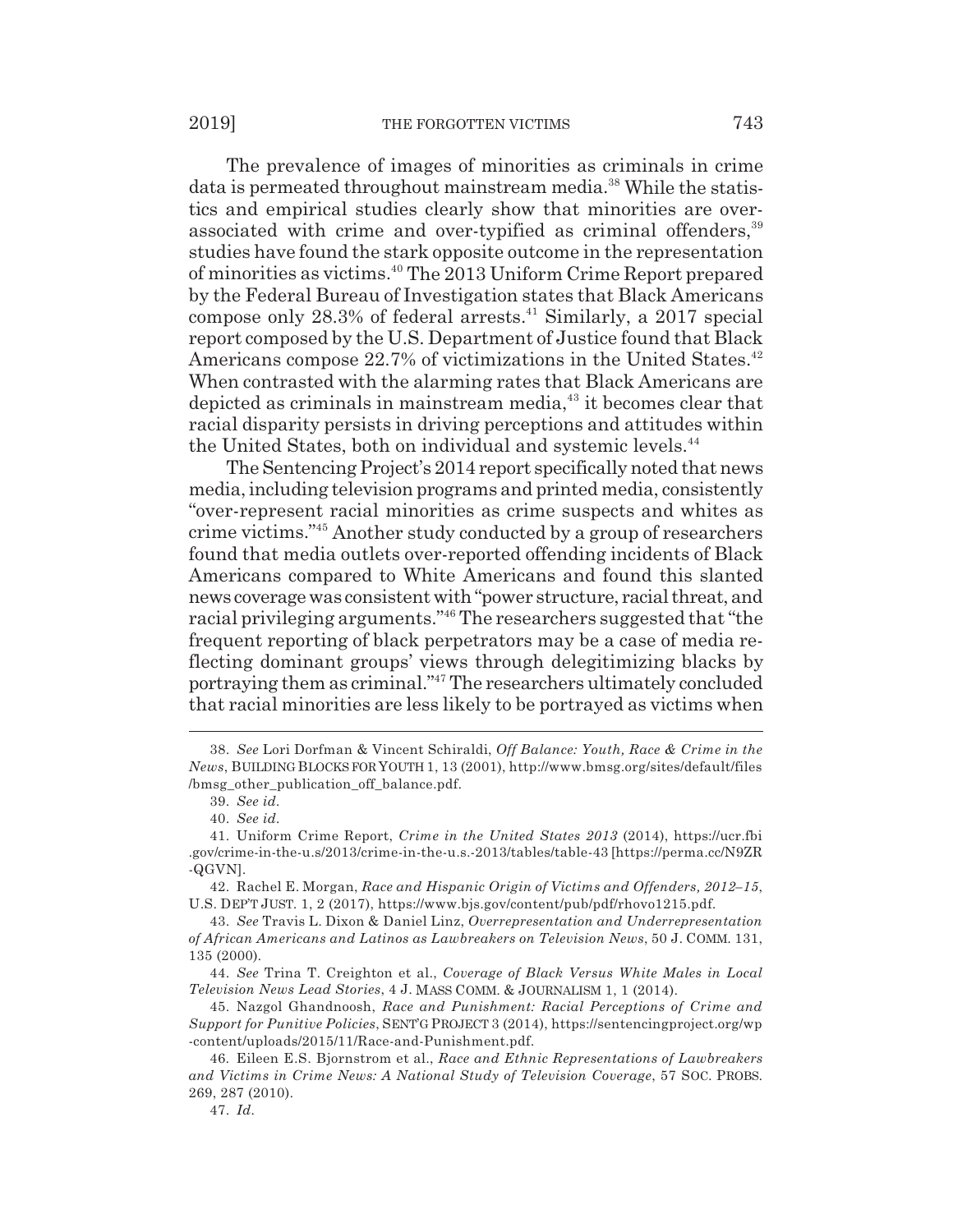compared to whites Americans,<sup>48</sup> and the favoritism given to White victims in crime reporting within media results in "victimization in minority communities" being "routinely minimized."49 Further, the study forewarned that "[t]he minimization of attention to groups that . . . bear the brunt of victimization *may lead to a lack of support for policies oriented to addressing their vulnerability to violence.*" 50

A 2014 report conducted by The Sentencing Project found that media crime coverage fuels and incites racial perceptions of crime.<sup>51</sup> The study also insisted that because racial minorities are identified as criminals more often than not, nonminorities develop limited empathy toward racial minorities who are often perceived as offenders.<sup>52</sup>

#### II. LEGISLATIVE REMEDIES AND ORGANIZATIONAL ADVOCACY

The most feasible method to reverse the effects of Missing White Woman Syndrome is to advocate for and implement legislative measures that are tailored to address the proven racial disparity in missing persons cases. Currently, legislative measures and advocacy efforts exist on both the federal and state level,<sup>53</sup> however, very few of these are tailored to address the disparity at hand.<sup>54</sup> An example of an effort that currently exists is the National Missing and Unidentified Persons System (NamUs). NamUs was created in 2005 as a result of a summit that joined federal, state, and local law enforcement officials to discuss the challenges involved with solving missing persons cases.<sup>55</sup> This national-level missing persons remedy contains three databases that aim to find missing persons and identify unidentified and unclaimed persons based on biological evidence such as DNA, finger and palm prints, and iris scans.<sup>56</sup>

While policies and joint efforts like NamUs have created a solid baseline of remedies that are available to resolve missing persons

54. *See infra* Section II.A (discussing the existing missing persons remedies and how those remedies were created).

<sup>48.</sup> *Id.* at 283.

<sup>49.</sup> *Id.* at 288.

<sup>50.</sup> *Id.* (emphasis added).

<sup>51.</sup> *See* Ghandnoosh, *supra* note 45, at 3.

<sup>52.</sup> *See id.* at 6. This finding might suggest that the lack of empathy that nonminorities have toward minorities in the context of minorities as criminal offenders transfers over to the context of minorities as criminal victims.

<sup>53.</sup> *See* N.Y. EXEC. LAW § 838-a (McKinney 2018)*; see generally About*, NAT'L MISSING & UNIDENTIFIED PERSONS SYS. (NAMUS), https://namus.gov/About [https://perma.cc/S3 AC-SQYS].

<sup>55.</sup> *See About*, *supra* note 53.

<sup>56.</sup> *See* NAT'L INST.JUST., *National Missing and Unidentified Persons System (NamUs), Policy Manual* 8 (2014); *see also National Missing and Unidentified Persons System*, NAT'L MISSING & UNIDENTIFIED PERSONS SYS.(NAMUS),https://www.namus.gov [https://perma .cc/KLJ6-F4ZY].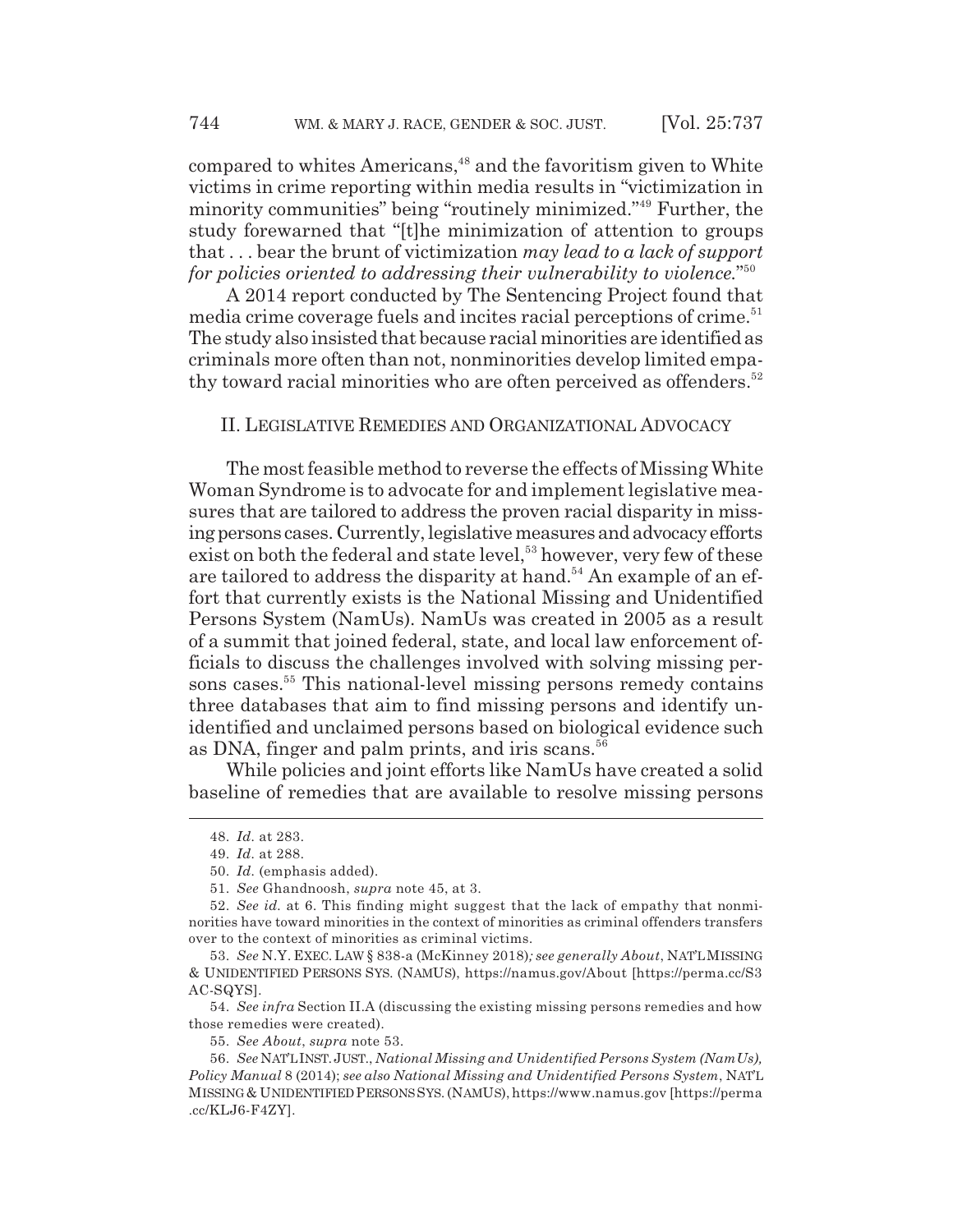cases nationwide,<sup>57</sup> state and federal laws have not advanced to address the various areas of disparity within the way that missing persons cases are presently handled.<sup>58</sup> Specifically, they have failed to address racial disparity.59 An evaluation of existing legislation and missing persons advocacy makes very clear that current laws and policies are failing at protecting missing Black girls and women.

## *A. The Evolution of Missing Persons Law and Remedies*

From the moment that missing persons cases became sensationalized in the United States, measures that aid in the search of missing children and adults began to form across the country.<sup>60</sup> Because missing persons issues were not previously a national concern, issues of disparity in media coverage and legal remedies to address missing persons cases had not yet evolved.<sup>61</sup> Thus, many of the measures that were formed at the beginning of the missing persons epidemic to address dormant and critical missing persons cases were not tailored to a specific racial or gender demographic, but were instead tailored to find missing children.<sup>62</sup> One such organization is the National Center for Missing and Exploited Children (NCMEC).<sup>63</sup> NCMEC is a non-profit organization "whose mission is to help find missing children, reduce child sexual exploitation, and prevent child victimization."64 The organization began after 1979 and 1981 disappearances and murders of six-year-old Etan Patz and six-year-old Adam Walsh respectively.65 Ironically, as reflected by the goals behind

63. *Id.*

64. *About Us*, NAT'L CTR. FOR MISSING & EXPLOITED CHILD., http://www.missingkids .com/footer/about [https://perma.cc/K57Q-RBAM].

65. *Our History*, NAT'L CTR. FOR MISSING & EXPLOITED CHILD., http://www.missing kids.org/footer/about/history [https://perma.cc/5RW6-9X9A].

<sup>57.</sup> *See National Missing and Unidentified Persons System (NamUs), Policy Manual*, *supra* note 56, at 5.

<sup>58.</sup> *See generally* Olivia B. Waxman, *The U.S. Is Still Dealing with the Murder of Adam Walsh*, TIME (Aug. 10, 2016), http://time.com/4437205/adam-walsh-murder [https:// perma.cc/7GZG-2QY7]. Many of the existing laws and organizational advocacy groups were formed in response to the disappearances of missing White men and women, and have therefore failed to address the specific needs of minority communities.

<sup>59.</sup> *See* Laccino, *supra* note 24.

<sup>60.</sup> *See id.*; Waxman, *supra* note 58.

<sup>61.</sup> *See id.*

<sup>62.</sup> *See generally* Kate Springer, *Etan Patz: A Brief History of the 'Missing Child' Milk Carton Campaign*, TIME (Apr. 20, 2012), http://newsfeed.time.com/2012/04/20/etan-patz -a-brief-history-of-the-missing-child-milk-carton-campaign [https://perma.cc/84TR-FJW8]. One of the first organizations formed to assist in the search of missing people was the National Center for Missing and Exploited Children (NCMEC). NCMEC was formed in response to the kidnapping of Etan Patz and twenty-nine other missing and murdered children in Georgia. *Id.* Shortly after its creation, NCMEC started the famous milk carton missing children campaign, which quickly spread information about missing children across the United States. *Id.*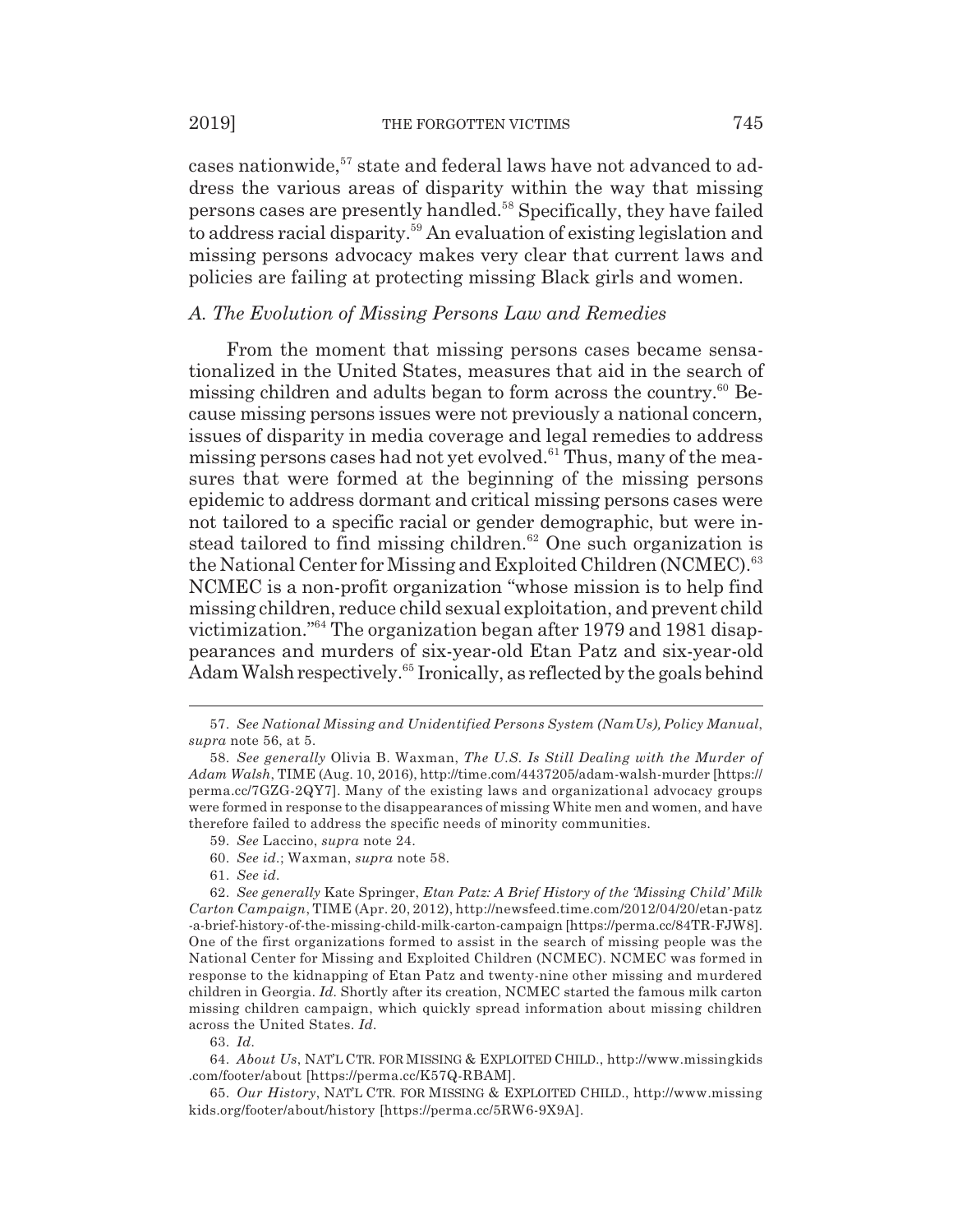the creation of this organization, the birth of crime databases and organizations which focused on missing children—and gave birth to Missing White Woman Syndrome—did not begin with White girls and women.<sup>66</sup> Instead, it began with White boys.<sup>67</sup> This pattern of tunnel-vision-like focus showcases the typical foundations and initial priorities of organizations that address crime across America.<sup>68</sup>

Following the media's obsession with missing children cases,<sup>69</sup> news coverage of missing persons cases soon became White femalecentered.70 In fact, two of the most sensationalized missing persons cases in American media are the cases of two young White women: Natalee Holloway and Maura Murray.71 Maura Murray was twentyone years old when she vanished following a car accident in New Hampshire in 2004.<sup>72</sup> For over a decade, theories related to her disappearance have been plastered on podcasts, internet forums, and most recently, television shows.73 Natalee Holloway was eighteen years old when she went missing while on an international high school graduation trip in 2005.74 Although Natalee's disappearance occurred over a decade ago and despite her being declared legally deceased,75

69. It is incredibly important to note that while the media first became obsessed with missing children, the focus and catalyst for missing persons cases was a six-year-old White boy. This further demonstrates that while the media's coverage of missing people has not always targeted women, it has always been White-centered and White-focused. This fact alone increases the necessity of the creation of legal remedies tailored to benefit missing Black girls and women.

70. *See* Stillman, *supra* note 25, at 492 (indicating that although only 53% of abductees were White between 2000 and 2005, a majority (76%) of abduction cases featured on CNN, a mainstream news outlet, featured White female children).

71. *See* Natalie Finn, *The Disappearance of Maura Murray: Everything You Need To Know About the Baffling Unsolved Case*, E! NEWS (Sept. 30, 2017, 6:00 AM), https://www .eonline.com/news/883921/the-disappearance-%20of-maura-murray-everything-you-need -to-know-about-the-baffling-unsolved-case [https://perma.cc/LT3F-XH7S].

72. *See Investigative Services Bureau Major Crime Unit Missing Persons: Maura Murray*, N.H.DEP'T SAFETY,DIVISION ST.POLICE, https://www.nh.gov/safety/divisions/nhsp /missingpersons/mpmurray.html [https://perma.cc/ZB6B-DLXJ]; *Maura: A Daughter, a Sister, a Loved One, a Friend*, MAURA MURRAY MISSING, http://www.mauramurraymis sing.org [https://perma.cc/TTJ9-A4KU].

73. *The Disappearance of Maura Murray*, OXYGEN, https://www.oxygen.com/the-dis appearance-of-maura-murray [https://perma.cc/5HYU-3GKL] (last visited Apr. 5, 2019).

74. *See* Catharine Skipp, *Cracking The Holloway Case?*, NEWSWEEK (Feb. 7, 2008, 7:00 PM), https://www.newsweek.com/cracking-holloway-case-93881 [https://perma.cc/PT Y7-CUNS].

<sup>66.</sup> *See id.*

<sup>67.</sup> *See id.*

<sup>68.</sup> *See* Min & Feaster*, supra* note 27, at 208 (discussing that it is no secret that American media has historically been biased towards the coverage of cases featuring White victims. Studies have shown that White individuals are usually overrepresented as victims in news coverage while Black and Hispanic individuals are overrepresented as criminals, which is indicative of racial bias in news coverage).

<sup>75.</sup> *See Natalee Holloway Declared Legally Dead*, CNN (Jan. 12, 2012, 5:41 PM), https:// www.cnn.com/2012/01/12/justice/alabama-natalee-holloway/index.html [https://perma.cc /KW88-M6FJ].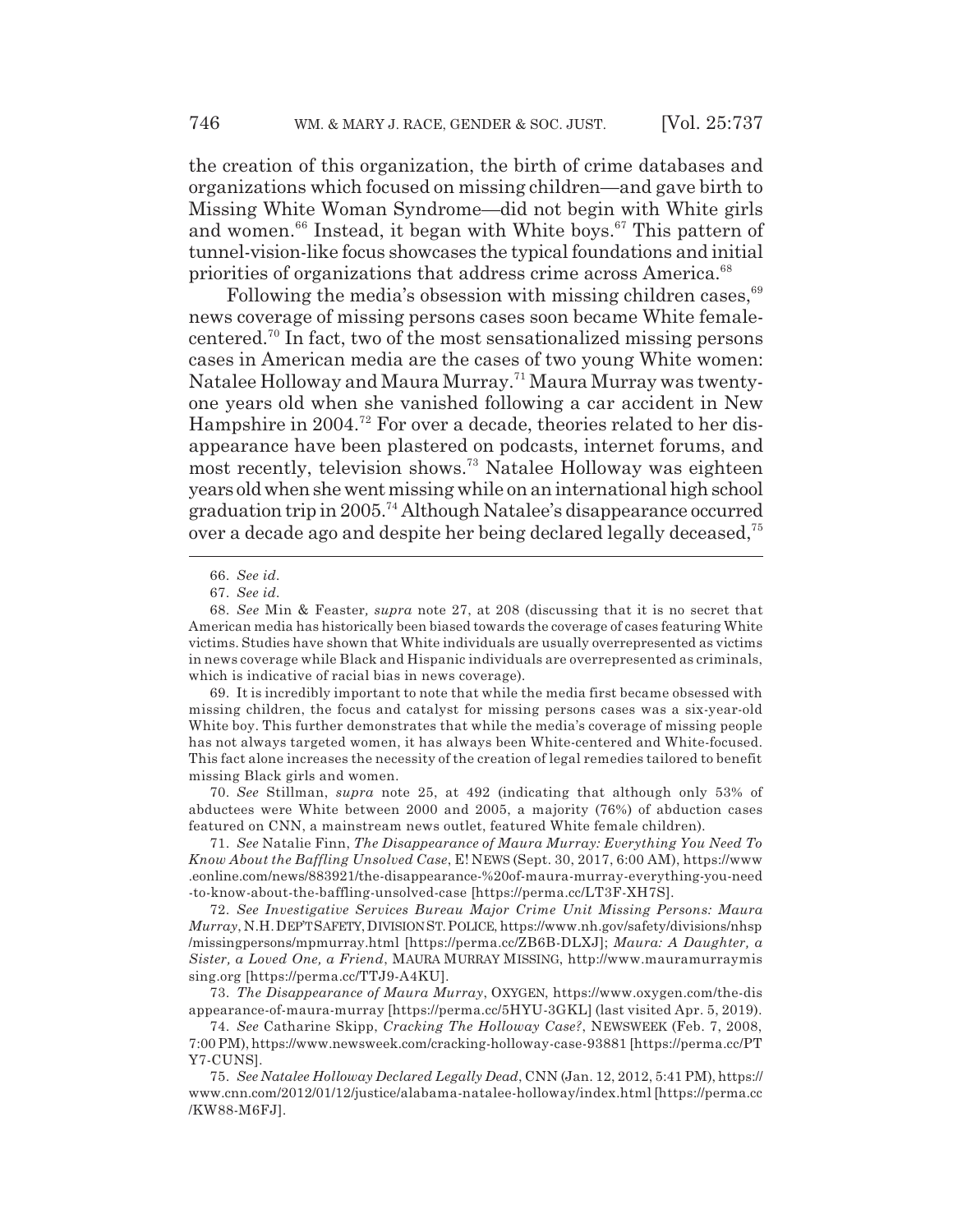her story remains the subject of popular television documentaries and among the top headlines in major news outlets.<sup>76</sup>

The organization Help Save The Next Girl (HSTNG) was created during the peak of the coverage of the aforementioned cases.<sup>77</sup> HSTNG was started by Dan Harrington and Gil Harrington in response to the 2009 abduction and murder of their daughter, Morgan Harrington, a twenty-year-old Virginia Tech student.<sup>78</sup> As the name of the organization indicates, Morgan was female, and she was also White.79 While the organization does not purport to assist only in the cases of missing White women,<sup>80</sup> it was undoubtedly created in response to the murder and abduction of a White woman.<sup>81</sup> Still, it is incredibly important to note that HSTNG has historically dedicated portions of its resources to the cases of other local, missing Black girls. The most prominent of these cases is the case of Alexis Murphy, a seventeenyear-old Black girl who went missing from Lovingston, Virginia, an area close in proximity to the location from which Morgan Harrington was abducted.<sup>82</sup> HSTNG has dedicated a page on the organization's website to Alexis Murphy's case.<sup>83</sup>

HSTNG was started with the clear intention of preventing abductions and missing persons cases across the Commonwealth of Virginia.<sup>84</sup> The organization's goal is narrowly tailored to assist missing girls in Virginia.<sup>85</sup> Since its establishment, the organization has grown into a national effort with the addition of a chapter at Virginia Tech, as well as chapters in various other colleges, high schools, middle schools, and cities.<sup>86</sup> In 2017, HSTNG began an annual event called Virginia Missing Persons Day.<sup>87</sup> This free event was started

<sup>76.</sup> *See* Tamar Lapin, *Remains Found in Aruba Didn't Belong to Natalee Holloway*, N.Y.POST (Oct. 3, 2017, 10:17 AM), http://nypost.com/2017/10/03/remains-found-in-aruba -didnt-belong-to-natalee-holloway [https://perma.cc/7FUW-XQYP]; David Lohr, *Sex Offender Claims Responsibility For Natalee Holloway TV Series*, HUFFINGTON POST (Oct. 17, 2017, 2:31 PM), https://www.huffingtonpost.com/entry/sex-offender-natalee-holloway-tv -series\_us\_59e4fec7e4b0ca9f4839c786 [https://perma.cc/D62P-DNA7].

<sup>77.</sup> *See History*, HELP SAVE NEXT GIRL, http://helpsavethenextgirl.com/about/history [https://perma.cc/2DMY-4CTJ].

<sup>78.</sup> *See id.*

<sup>79.</sup> *See id.*

<sup>80.</sup> *See Partnering with the Next Family*, HELP SAVE NEXT GIRL, http://helpsavethe nextgirl.com/advocacy/alexis-murphy [https://perma.cc/NES5-9REU].

<sup>81.</sup> *See History*, *supra* note 77.

<sup>82.</sup> *See Partnering with the Next Family, supra* note 80.

<sup>83.</sup> *See id.*

<sup>84.</sup> *See History, supra* note 77.

<sup>85.</sup> *See id.*

<sup>86.</sup> *See Chapters*, HELP SAVE NEXT GIRL, http://helpsavethenextgirl.com/chapters/cur rent-chapters [https://perma.cc/5W2S-4UUF].

<sup>87.</sup> *See* Emily Satchell, *Hundreds of Open Cases Prompt Virginia's First 'Missing Persons Day,'* WAVY (Apr. 21, 2017, 4:34 PM), https://www.wavy.com/news/hundreds-of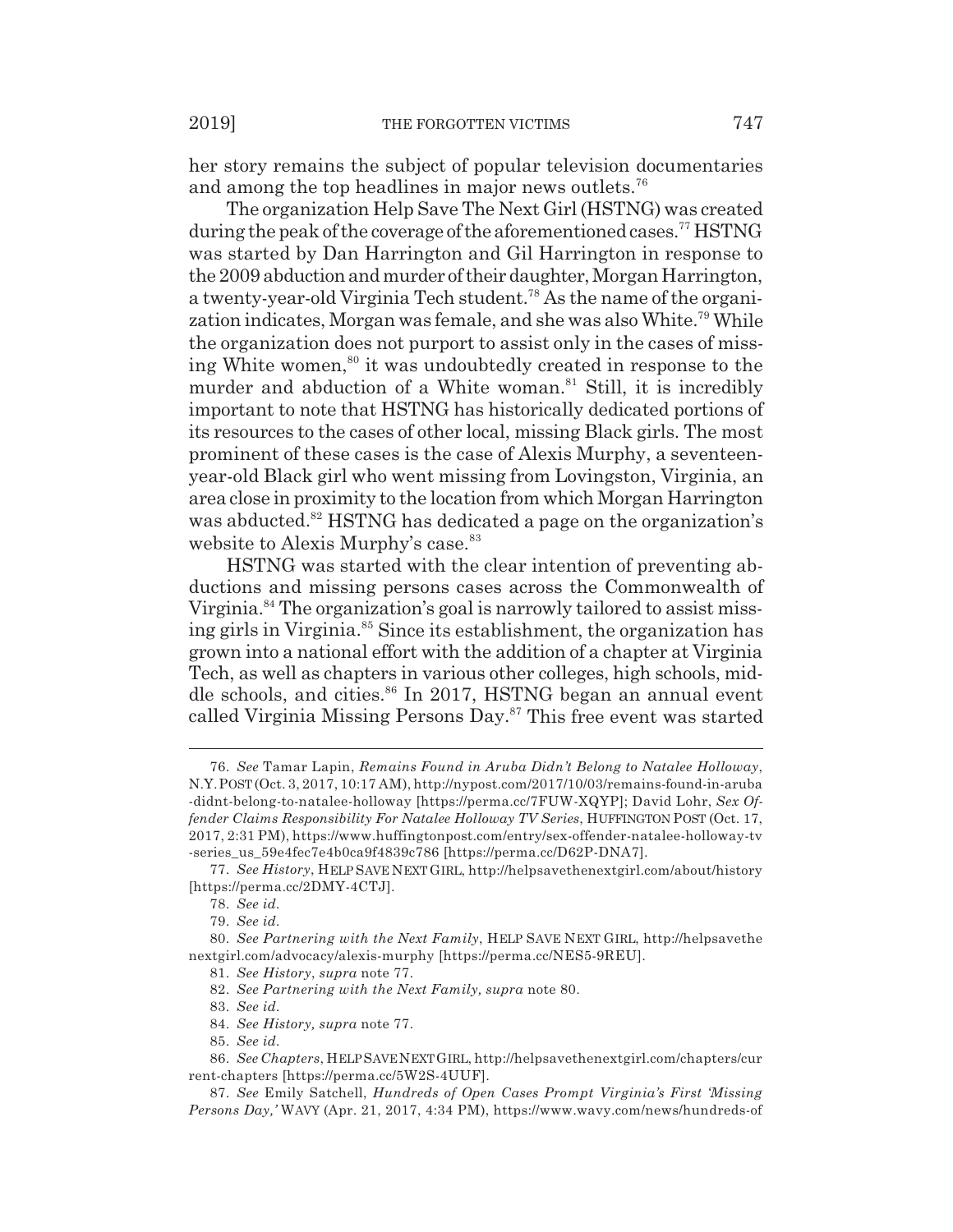to bring friends and family members of the missing together.<sup>88</sup> At this event, people who are aware of unreported missing persons cases are able to file missing persons reports with law enforcement agencies and receive updated information on older missing persons cases.<sup>89</sup> HSTNG has also made significant and effective use of social media by using its internet-driven platforms to "gather[] and share[] information quickly and efficiently through outlets such as Facebook and Twitter" and to "disseminate timely posts to reach a large number of interested people, and together create a zone of safety."90

In addition to social media advocacy, HSTNG has also made substantial progress by way of legal advocacy, specifically through legislative advocacy.<sup>91</sup> HSTNG has been prosperous in its legal advocacy efforts by successfully supporting legislation in Virginia.<sup>92</sup> In January 2015, Morgan Harrington's mother, Gil Harrington, visited the Virginia General Assembly with Senator Ryan McDougle, in an effort to promote missing persons related legislation.<sup>93</sup> The organization has additionally pushed for other pieces of legislation to pass in the Virginia General Assembly and has seen many successes.<sup>94</sup>

The legislation that HSTNG has had success with can be divided into various categories. One type of legislation that the organization has focused on is legislation that promotes sexual assault and violence awareness in educational settings.<sup>95</sup> In 2016, HB 659 was signed into law by the Governor of Virginia.<sup>96</sup> This law "[r]equires any high school family life education curriculum offered by a local school division to incorporate age-appropriate elements of effective and evidencebased programs on the prevention of dating violence, domestic abuse,

<sup>-</sup>open-cases-prompt-virginias-first-missing-persons-day/1060938308 [https://perma.cc/YA P3-4U8Y].

<sup>88.</sup> WSLS 10, *Virginia Missing Persons Day*, YOUTUBE (Apr. 28, 2018), https://www.you tube.com/watch?time\_continue=102&v=UZDCWnMEq44 [https://perma.cc/Y8Y5-U2 HE]. 89. *Id.*

<sup>90.</sup> Lohr, *supra* note 76.

<sup>91.</sup> *Legal*, HELP SAVE NEXT GIRL,http://helpsavethenextgirl.com/advocacy/legal [https:// perma.cc/F48W-UW8P].

<sup>92.</sup> *See id.*

<sup>93.</sup> *See* Bob Brown, *Morgan Harrington's Mother, Advocates Hail Legislative Strides on Sexual Assault*, ROANOKE TIMES (Mar. 11, 2016), http://www.roanoke.com/news/poli tics/general\_assembly/morgan-harrington-s-mother-advocates-hail-legislative-strides-on -sexual/article\_4a2d39b1-d38e-54c4-b742-c4cb3fb44217.html [https://perma.cc/B7JU-CM R6]; *see also Harringtons Want Legislation to Improve Abduction Investigations,* NBC 29 (Oct. 21, 2014, 12:07 PM), http://www.nbc29.com/story/24511521/harringtons-want-legisla tion-to-improve-abduction-investigations [https://perma.cc/B3TL-K8LJ].

<sup>94.</sup> *See Legal*, *supra* note 91.

<sup>95.</sup> *See* H.B. 659, Gen. Assemb., Reg. Sess. (Va. 2016) (*available at* https://lis.virginia .gov/cgi-bin/legp604.exe?161+sum+HB659 [https://perma.cc/6GRY-Y4Z3]).

<sup>96.</sup> *See id.*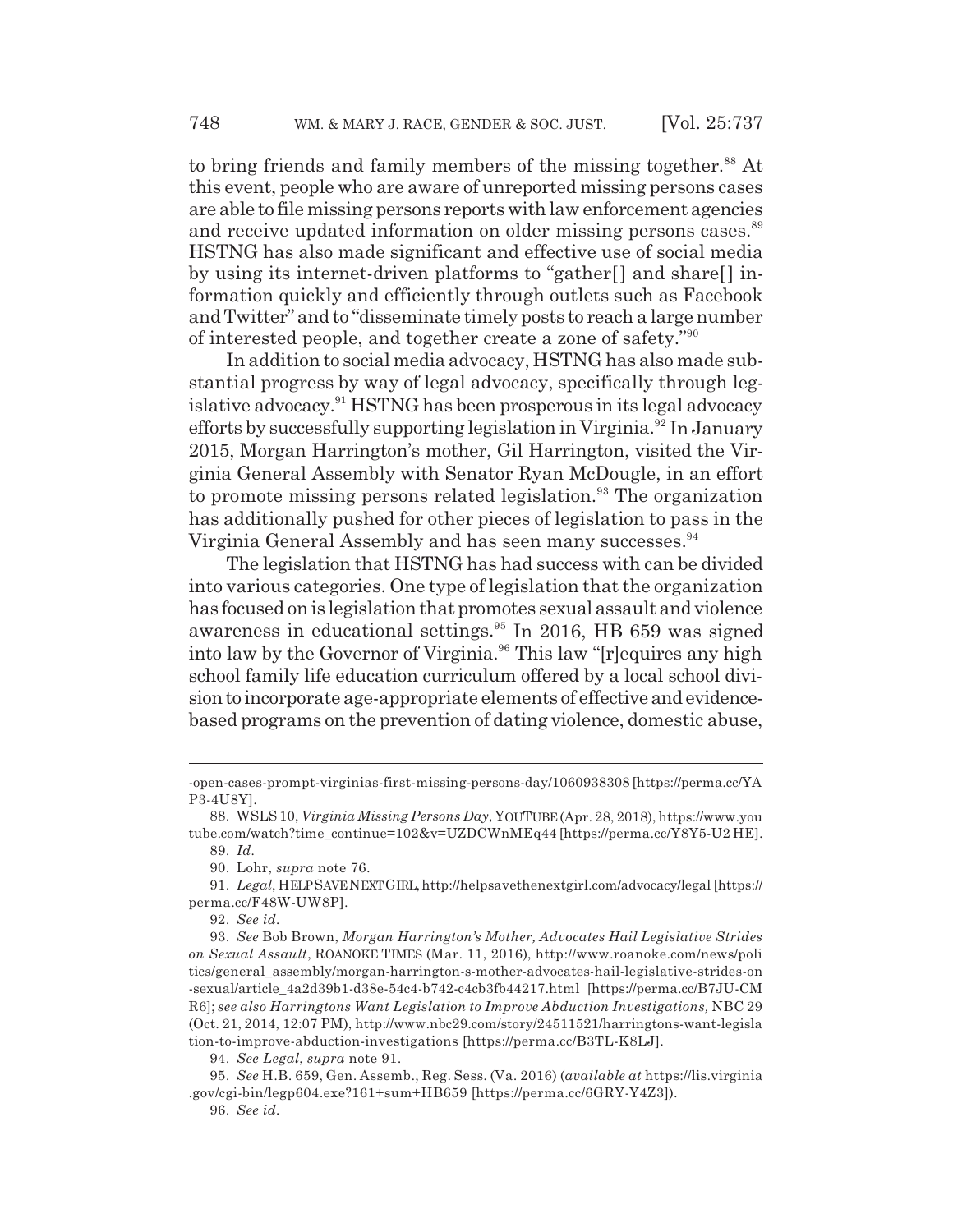sexual harassment, and sexual violence."97 Similarly, the organization had success in the same year with HB 1102, which requires various educational state agencies and departments to create curricula on trauma-informed sexual assault investigation,<sup>98</sup> and Every Child Achieves Act, which requires schools that apply for Title IV funding to also report how they teach children about safe relationships.<sup>99</sup> HB 655, which also passed the Virginia General Assembly in 2016, also targets sexual assault cases, by requiring that the Department of General Services retain rape kits for a minimum of five years if the victim elects not to report the assault to law enforcement.<sup>100</sup>

Other pieces of legislation supported by the organization focus exclusively on crimes involving missing persons.<sup>101</sup> An example of the organization's advocacy in this area is Kristen's Law.102 Kristen's Law, named in honor of an eighteen-year-old woman named Kristen Modafferi who went missing in 1997, helped create and fund the National Center for Missing Adults.<sup>103</sup> The Harringtons, on behalf of HSTNG, advocated for the reauthorization of Kristen's Act in 2010 to ensure that the scope for missing persons cases includes missing adults as opposed to being limited solely to the cases of missing children.104

HSTNG can serve as a model for organizations and missing persons activist groups across the nation that seek to promote equality in the coverage of missing persons cases. Because of HSTNG's assertive activism, the group has contributed to the successful outcomes of many local and national missing persons cases through new legislation, increased awareness, and tailored focus.

# *B. Issues With Existing Tailored Remedies and Legislation for Missing Persons Cases of Black Girls and Women*

*1. Black & Missing Foundation, Inc.*

Despite the presence of organizations like Help Save The Next Girl, which are tailored towards girls and women in general, there

<sup>97.</sup> *Id.*

<sup>98.</sup> *Legal*, *supra* note 91.

<sup>99.</sup> *See id.*

<sup>100.</sup> *See id.*

<sup>101.</sup> *See id.*

<sup>102.</sup> *See id.*

<sup>103.</sup> *See id. See generally* Kristen's Act of 1999, H.R. 2780, 106th Cong. (1999).

<sup>104.</sup> Maria Glod, *While Searching for Daughter, Va. Girl's Parents Work to Help Others*, WASH. POST (Jan. 21, 2010, 1:25 PM), http://voices.washingtonpost.com/crime-scene/maria -glod/a-missing-daughter-her-parents.html [https://perma.cc/U8AP-5P6G].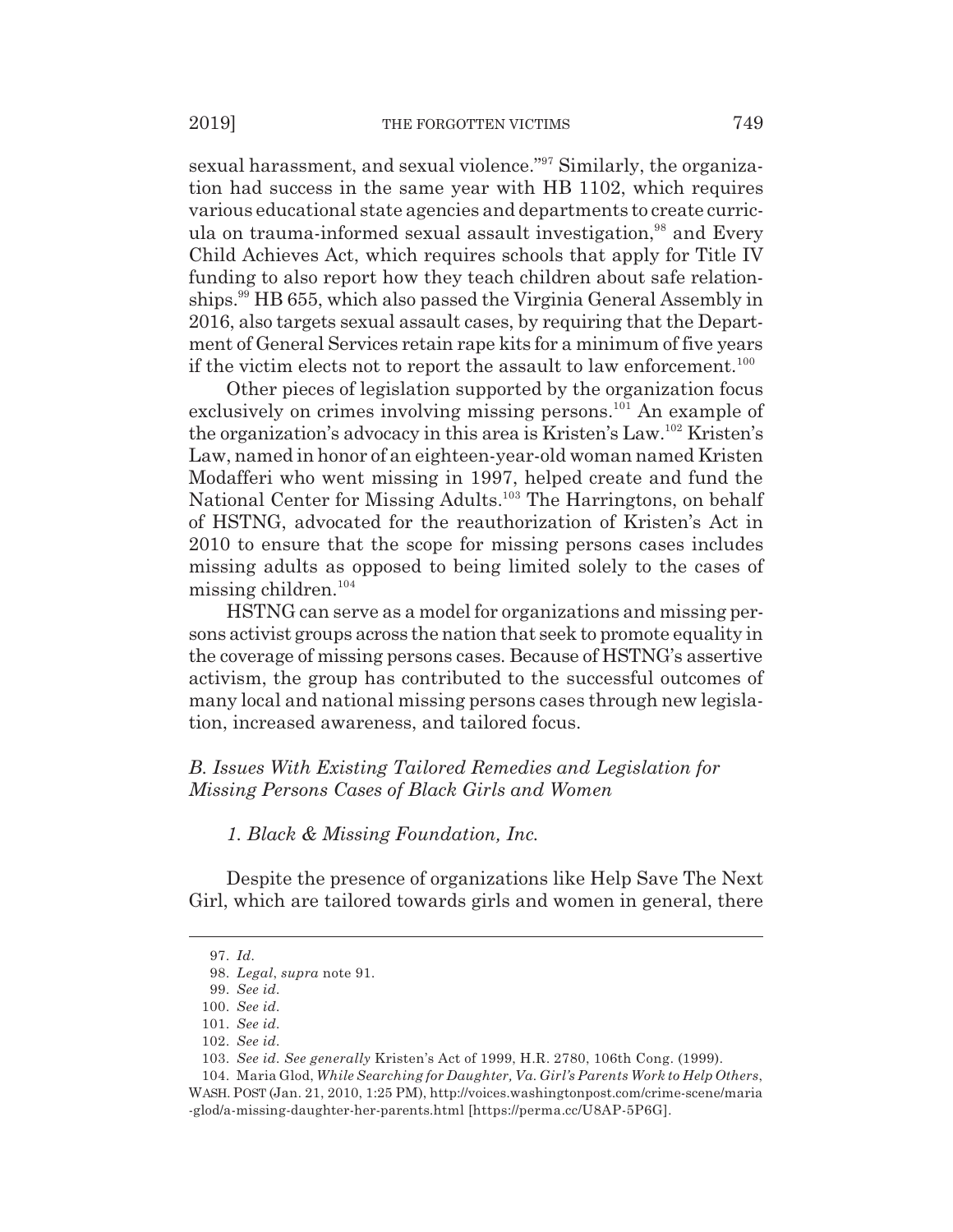is still a lack of remedies and efforts that are reserved solely for the coverage, investigation, and settlement of missing persons cases of Black girls and women. Because the majority of efforts already focus on missing persons cases that do not feature minority victims,  $105$  it is imperative to also have efforts that focus exclusively on minority missing persons cases. When contrasting the available remedies with empirical evidence that shows the lack of attention given to Black victims, one fact becomes clear: the demand for attention to the cases of missing Black girls and women is high, and the resources being dedicated to resolve them are unjustifiably low.<sup>106</sup>

There have been some pushes to design remedies for missing Black children and adults. One of these tailored efforts is the Black & Missing Foundation, Inc.107 Black & Missing Foundation, Inc. (BMFI), a non-profit organization, was founded in 2008 by two Black women.<sup>108</sup> Derrica Wilson, a veteran law enforcement official, and Natalie Wilson, a public relations specialist, used their backgrounds and experiences to create the organization in order "to bring attention to missing persons cases involving [] African Americans."109 The organization's website states that the organization was "established as a non-profit organization whose mission is to bring awareness to missing persons of color [and] provide vital resources and tools to missing person's families and friends and to educate the minority community on personal safety."110

Unlike organizations like Help Save The Next Girl, BMFI appears to operate reactively rather than proactively.111 The organization primarily focuses on increasing awareness of missing persons of color and resolving existing cases.<sup>112</sup> BMFI's website does not mention organizational advocacy similar to that of Help Save The Next Girl in the form of lobbying efforts or law proposals.<sup>113</sup> BMFI offers

<sup>105.</sup> *See supra* Section II.A (discussing how existing missing persons remedies are tailored towards demographics that exclude missing Black girls and women).

<sup>106.</sup> *Supra* Section II.A.

<sup>107.</sup> *About Us*, BLACK & MISSING FOUND., INC., http://www.blackandmissinginc.com /cdad/about.htm [https://perma.cc/KJV9-YQE9].

<sup>108.</sup> *About Us: Derrica N. Wilson*, BLACK & MISSING FOUND., INC., http://www.black andmissinginc.com/cdad/about-derrica.htm [https://perma.cc/2ZXV-3AAA]; *About Us: Natalie Wilson*, BLACK & MISSING FOUND., INC., http://www.blackandmissinginc.com /cdad/about-natalie.htm [https://perma.cc/RZ7D-B2A6].

<sup>109.</sup> NewsOne Staff, *How Two Sisters Got America Hunting for Our Missing*, NEWS-ONE (Sept. 15, 2013), https://newsone.com/1834015/natalie-derrica-wilson-black-and-mis sing-foundation [https://perma.cc/BF85-SEX8].

<sup>110.</sup> *About Us*, *supra* note 107.

<sup>111.</sup> *See id.*

<sup>112.</sup> *Frequently Asked Questions*, BLACK & MISSING FOUND., INC., http://www.blackand missinginc.com/cdad/faq.htm [https://perma.cc/3764-Z4YF].

<sup>113.</sup> *Compare supra* note 112, *with supra* note 91.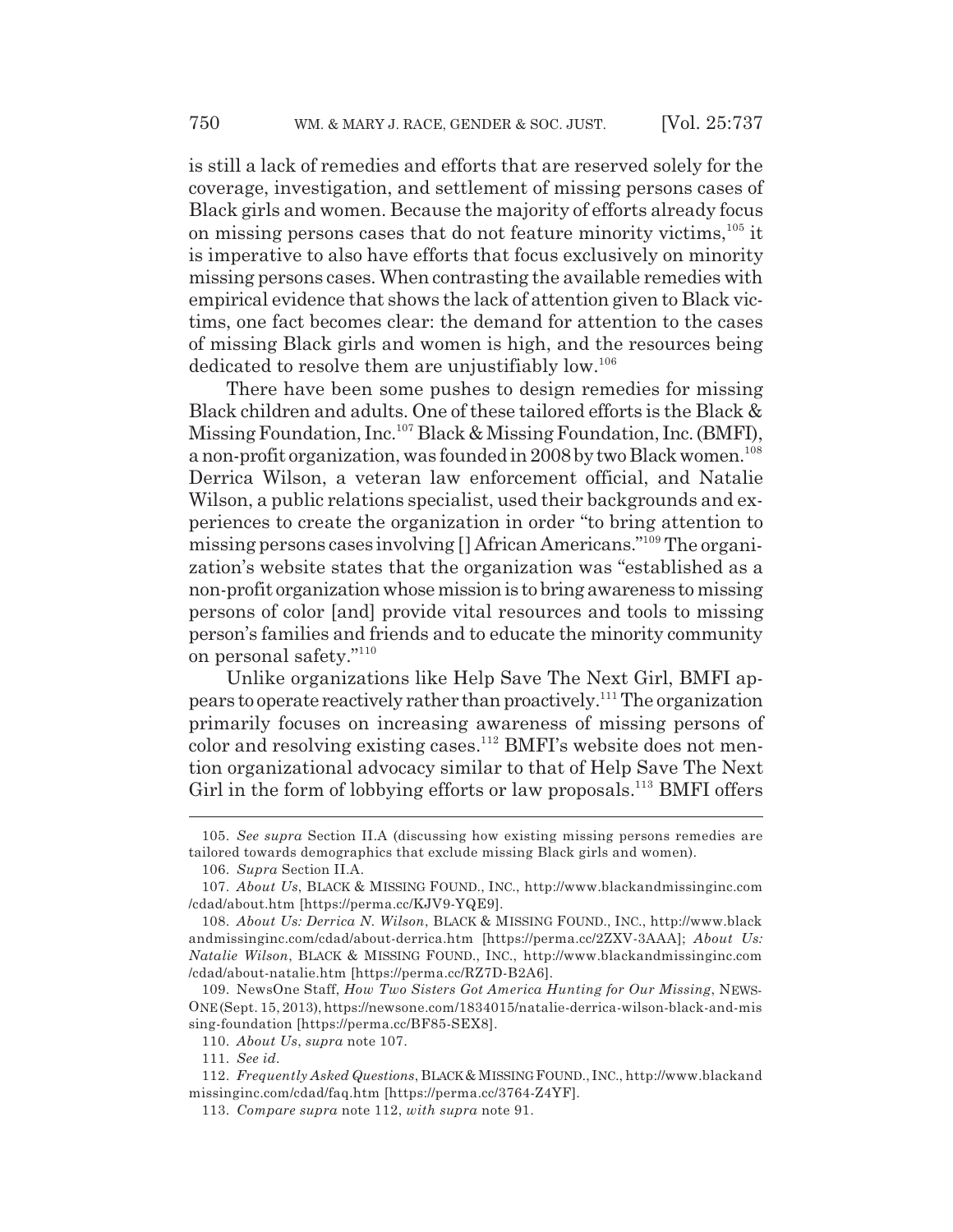a plethora of resources for the families of missing persons of color,<sup>114</sup> however, its proactive efforts seem to be limited to speaking engagements with the organization's founders and increasing the visibility of this particular subset of missing persons cases. $115$ 

By implementing certain changes, BMFI could better help assist in resolving the cases of missing Black girls and women. For instance, the creation of a legal advocacy and lobbying team would likely greatly influence the creation of state and federal legislation that would mandate the allocation of funding and other resources to the investigation of missing people of color. While BMFI is extremely effective in providing resources to assist families of the missing, by equipping families with information about how to file reports and gain access to law enforcement services,<sup>116</sup> it is deficient in services that advocate and demand changes in existing legislation and policies that alienate Black missing persons.<sup>117</sup>

## *2. The AMBER Alert and Similar Alert Systems*

As previously stated, missing persons law and legislation is not dormant and has seen movement and change in recent years.<sup>118</sup> However, the existing body of missing persons law is not narrowly tailored enough to support the cases of the hundreds of thousands of Black girls and women that are currently missing in the United States.<sup>119</sup>

The most well-known law in the body of missing persons law and legislation is the AMBER Alert; the AMBER Alert was established in 1996 as a legacy for Amber Hagerman, a nine-year-old who was kidnapped and murdered in Texas.<sup>120</sup> The system works by requiring law enforcement to notify broadcasters and state transportation officials after they have "determined that a child has been abducted and the abduction meets AMBER Alert criteria."121 After law enforcement

<sup>114.</sup> *See Family Resources*, BLACK & MISSING FOUND., INC., http://www.blackandmis singinc.com/cdad/safety.htm [https://perma.cc/42TM-6LDC]. The website offers missing persons checklists to aid families who are searching for loved ones and provides a "Family Resources" page which guides families to law enforcement resources and gives tips on how to report a missing person. *See id.*

<sup>115.</sup> *See About Us*, *supra* note 107.

<sup>116.</sup> *See Report a Missing Person*, BLACK & MISSING FOUND. INC., http://www.black andmissinginc.com/cdad/missing.cfm [https://perma.cc/M5SK-Q7FV].

<sup>117.</sup> *Compare id.*, *with Legal*, *supra* note 91. While the website's sidebar includes many topics that aid in the publication of missing persons cases, the sidebar lacks an "advocacy" section.

<sup>118.</sup> *See supra* Section II.A.

<sup>119.</sup> *See 2016 Statistics*, *supra* note 2, at 5.

<sup>120.</sup> *Frequently Asked Questions*, AMBER ALERT, https://www.amberalert.gov/faqs .htm#faq1 [https://perma.cc/DY6J-ZGXD].

<sup>121.</sup> *Id.*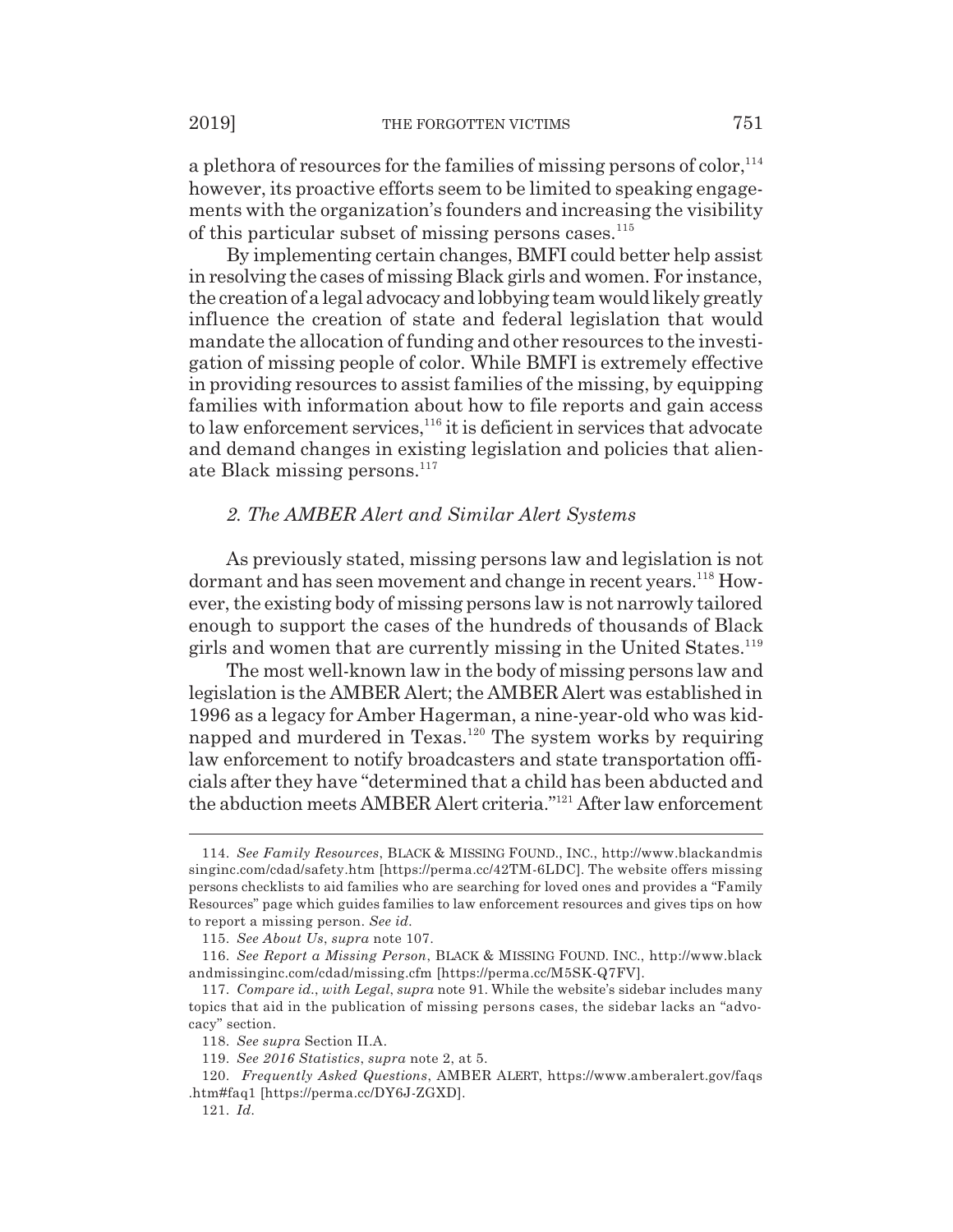makes this determination, messages with information about the missing child are displayed on television, broadcasted on radio, sent as text messages to mobile phones, and placed on highway signs. $122$ 

AMBER Alert laws are typically used in missing persons cases disproportionately because missing Black children are more likely to be labeled as runaways,<sup>123</sup> which is a label that is excluded by the AMBER Alert system's criteria.<sup>124</sup> A similar issue exists within current state law regarding missing persons cases.<sup>125</sup> In the Virginia Code, section 15.2-1718, 'Receipt of missing child reports,' mandates that police and sheriff's departments cannot enact policies that require the observance of any waiting periods before accepting missing children reports.126 Despite these types of state laws, many law enforcement agencies have taken advantage of the loopholes that are present in missing persons categorization. For example, a person labeled as a "runaway" may be an exception to this law, and would thus allow law enforcement to delay response and investigation into a potential missing persons case.<sup>127</sup> This has frequently been the case of many missing children of color.<sup>128</sup> When used in missing persons cases, especially in cases involving children, the term "runaway" usually "implies runaway children are not in danger,"129 "are not being harmed by systems of exploitation and victimization,"130 and "puts the blame on caregivers, remov[ing] the government's role and impl[ying] that these girls got what they deserved for being 'fast.'"131 A recent example of the use of this misnomer is the disappearance of sixteen-year-old

<sup>122.</sup> *See id.*

<sup>123.</sup> *See* Preston Mitchum, *The Danger of Forcing the 'Runaway' Label on the Missing DC Girls*, ROOT (Mar. 30, 2017, 2:00 PM), https://www.theroot.com/the-danger-of-forcing -the-runaway-label-on-the-missin-1793799915 [https://perma.cc/C26M-TPLH]; Sonia Ayanna Stovall, *Why Do We Seldom Hear About Missing Black Children?*, DENVER POST (Feb. 14, 2013, 11:13 AM), https://www.denverpost.com/2013/02/14/why-do-we-seldom-hear -about-missing-black-children [https://perma.cc/9X5S-43MX]; *see also* SUZANNE WHITMORE JONES, RACE MIXING: SOUTHERN FICTION SINCE THE SIXTIES 267 (2004); David Lohr, *Police Apply Controversial 'Runaway' Label to Missing Twin Sisters (UPDATE)*, HUFFINGTON POST (June 8, 2017, 12:11 PM), https://www.huffingtonpost.com/entry/police-apply-con troversial-runaway-label-to-missing-twin-sisters\_us\_59396bb2e4b00610548057df [https:// perma.cc/R2EK-BHGB].

<sup>124.</sup> *See Guidelines for Issuing AMBER Alerts*, AMBER ALERT, https://www.amberalert .gov/guidelines.htm [https://perma.cc/U9WD-UU3X]; *see also* Stovall, *supra* note 123.

<sup>125.</sup> *See* VA. CODE ANN. § 15.2-1718 (2016).

<sup>126.</sup> *Id.*

<sup>127.</sup> *See Guidelines for Issuing AMBER Alerts*, *supra* note 124. One of the requirements for AMBER Alerts in most states is that law enforcement confirms that the child was abducted. *Id.* By labeling a child a runaway, law enforcement agencies can refrain from issuing an AMBER Alert because runaways are not typically abducted. *See id.*

<sup>128.</sup> *See* Lohr, *supra* note 123; Mitchum, *supra* note 123.

<sup>129.</sup> Lohr, *supra* note 123.

<sup>130.</sup> Mitchum, *supra* note 123.

<sup>131.</sup> *Id.*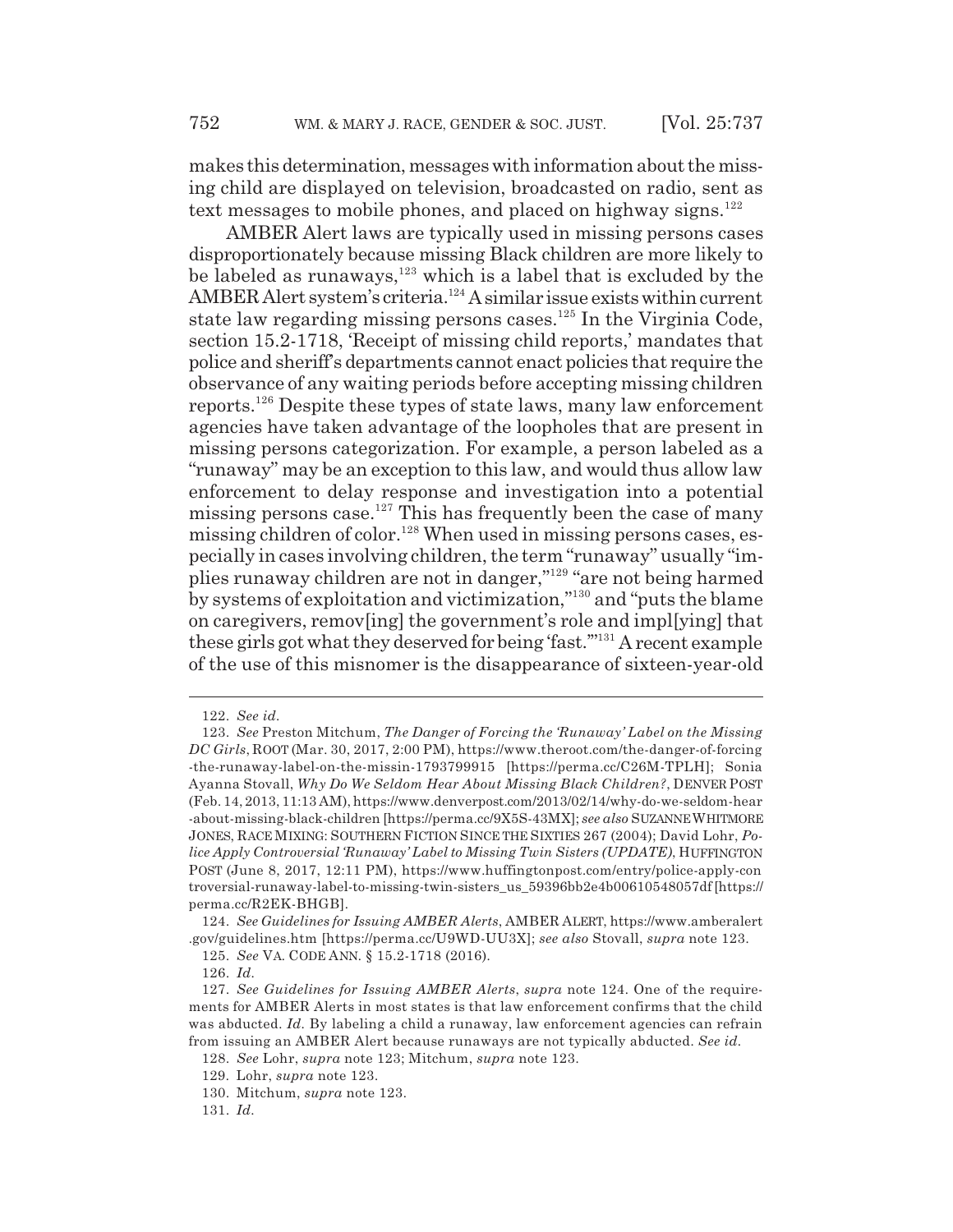Jholie Moussa. Jholie went missing after leaving her home in Fairfax County, Virginia on January 12, 2018.132 When her family reported her as a missing child on January 13 to the Fairfax County Police Department, the local law enforcement agency classified Jholie as a runaway which stunted the investigation into her disappearance.<sup>133</sup> The Police Department did not begin seriously investigating Jholie's disappearance until January 16.134 It was not until Jholie had not used her social media or communicated with family members that it became clear to the police that "something . . . was beyond normal."135 Jholie was "found dead less than a mile from her Alexandria home 14 days after she went missing."136 For at least three of those days her presumed "runaway" status prevented law enforcement and news media from actively investigating her case and changed what may have otherwise been a happy ending.<sup>137</sup> During the course of the investigation of her disappearance and murder, Jholie's family expressed concern that local law enforcement did not take their belief that Jholie was an endangered missing person seriously, despite law enforcement's insistence that they would utilize every resource that they had available to them.<sup>138</sup>

Jholie's story is just one among the many Black and minority girls and women who have been denied a fair and thorough investigation because they were thought to have simply run away from home.<sup>139</sup> One solution that may address the disparity seen in the use

<sup>132.</sup> Crimesider Staff, *Jholie Moussa Disappearance, Once Probed as Runaway Case, Now Murder Investigation*, CBS NEWS (Jan. 30, 2018, 8:45 PM), https://www.cbsnews .com/news/jholie-moussa-disappearance-once-probed-as-runaway-case-now-murder-inves tigation [https://perma.cc/8DR4-XZ5T].

<sup>133.</sup> *See id.*

<sup>134.</sup> *See id.*

<sup>135.</sup> *Id.*

<sup>136.</sup> Stephanie Gailhard, *National Center for Missing & Exploited Children Speaks Out After Teen's Death*, WUSA9 (Jan. 29, 2018, 5:31 PM), https://www.wusa9.com/article /news/local/fairfax/national-center-for-missing-exploited-children-speaks-out-after-teens -death/65-512047908 [https://perma.cc/T7R2-8XSZ].

<sup>137.</sup> *See id; see also* David Lohr, *Missing Teen's Mom: 'It's a Nightmare I Can't Wake up From,'* HUFFINGTON POST (Jan. 24, 2018, 7:18 PM), https://www.huffingtonpost.com/en try/jholie-moussa-missing-mom-interview\_us\_5a68f 94ee4b0dc592a0f2139 [https://perma .cc/CXY5-LZVT].

<sup>138.</sup> *See* Justin Jouvenal, *Man Charged in Murder of Fairfax County Teen Jholie Moussa*,WASH.POST (Aug. 30, 2018), https://www.washingtonpost.com/local/public-safety /man-charged-in-murder-of-fairfax-county-teen-jholie-moussa/2018/08/30/ec9596c2-ac9c -11e8-a8d7-0f63ab8b1370\_story.html?utm\_term=.f52c526044e0 [https://perma.cc/4WCS -X7FV].

<sup>139.</sup> *See, e.g.*, Sara Nealeigh*, A Teen's Body Was Found in the Woods. Family Said She Had Run Away Before*, BRADENTON HERALD (July 17, 2017, 2:48 PM), https://www.bra denton.com/news/local/crime/article161777443.html [https://perma.cc/TV8B-92VY]. *See generally* Anna Giles, *Friends Say Teen Found Killed in Kalamazoo Was Not a Runaway*, WWMT (Jan. 31, 2018), http://wwmt.com/news/local/friends-say-teen-found-killed-in -kalamazoo-was-not-a-runaway [https://perma.cc/ZE8Q-79E3].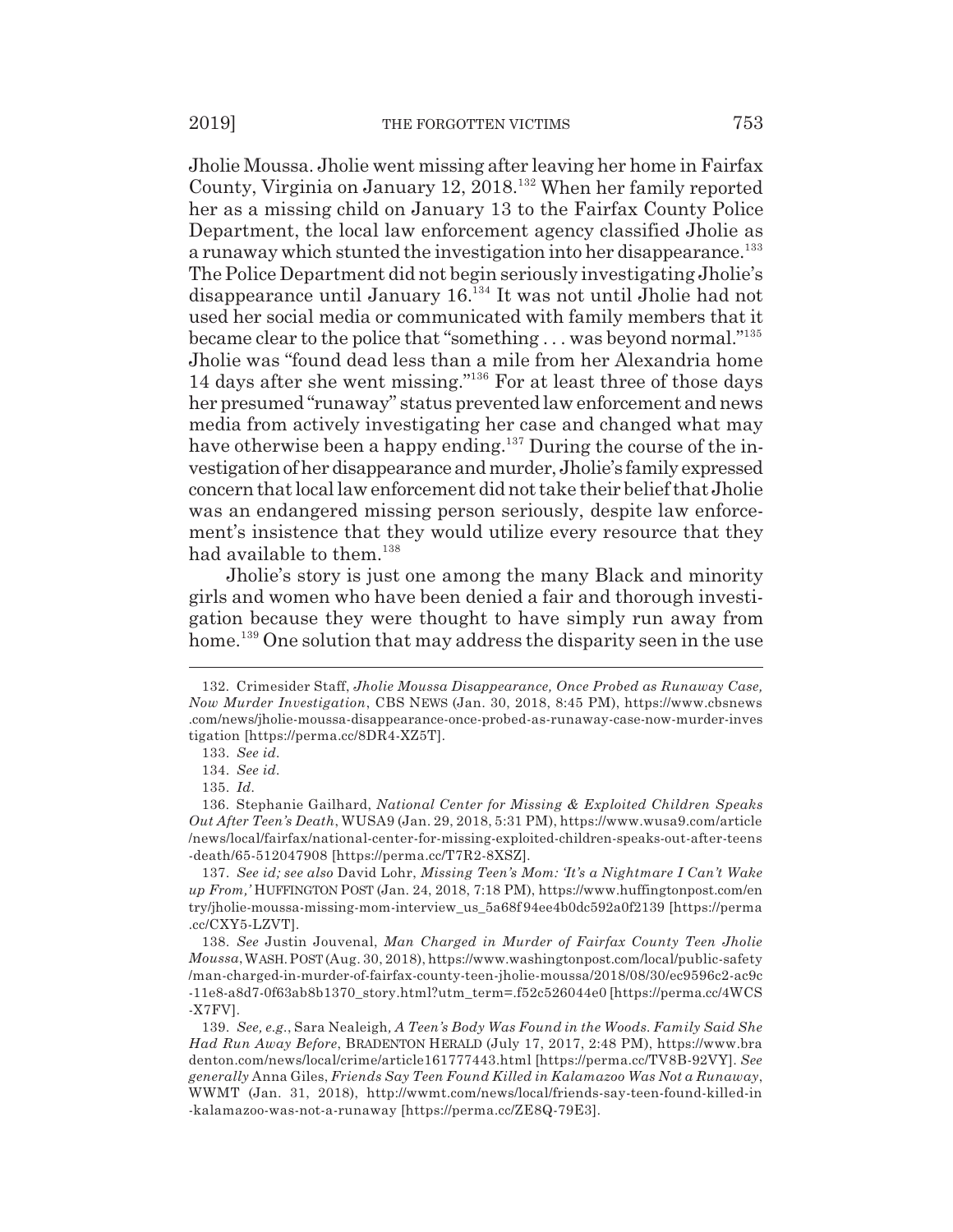and application of AMBER Alert is the creation of an alert system specifically for minority children. Following the discovery of Jholie's body, her family formed a non-profit organization named Not A Runaway, Inc. (NAR).140 NAR was created directly in response to Jholie's disappearance and classification by the local law enforcement agency as a runaway.<sup>141</sup> Since the founding of the organization, NAR has created a new alert system called the Jholie Alert System, which is an "alternative to the AMBER Alert System, designed to mobilize and engage a large social media community to be on the look out for the missing child."142 One of the Jholie Alert System's criteria focuses on ensuring that children are not miscategorized as runaways.143 NAR's website gives credit to the effectiveness of the AMBER Alert system, but also highlights the issues and loopholes that are embedded in the AMBER Alert system's criteria.<sup>144</sup> Because the Jholie Alert System was introduced in February 2018, the effectiveness of the system is unknown at this time.<sup>145</sup> Unlike the AMBER Alert, the Jholie Alert System has not yet been codified into federal or state law, and is therefore enforced only through the efforts of the non-profit organization, NAR, and its volunteers.<sup>146</sup>

In contrast to the investigation of Jholie's disappearance, the investigation into the disappearance of Ashanti Billie, a Black nineteen-year-old woman who disappeared from Virginia Beach, Virginia, on September 19, 2017, started swiftly and with the deployment of many law enforcement resources.<sup>147</sup> Within a day of Ashanti's disappearance, local news networks featured detailed coverage about her case and the local law enforcement agency had already requested the public's help in finding the missing nineteen-year-old.148 Her

<sup>140.</sup> *See* Justin Jouvenal, *'If I Can't Have You, No One Can': Family Describes What They Think Led to Killing of Jholie Moussa*, WASH. POST (Aug. 31, 2018), https://www .washingtonpost.com/local/public-safety/if-i-cant-have-you-no-one-can-family-describes -what-led-to-killing-of-jholie-moussa/2018/08/31/3bd06fa2-ad22-11e8-8a0c-70b618c98d3c \_story.html?utm\_term=.4001104a911b [https://perma.cc/V3P4-PQ7A].

<sup>141.</sup> *See The Jholie Alert*, NOT A RUNAWAY, http://www.notarunaway.org/the-jholie -alert [https://perma.cc/KJ99-72U7].

<sup>142.</sup> *Id.*

<sup>143.</sup> *See id.*

<sup>144.</sup> *Amber Alert*, NOT A RUNAWAY, http://www.notarunaway.org/amber-alert [https:// perma.cc/WA37-4LM8].

<sup>145.</sup> *Who We Are*, NOT A RUNAWAY, http://www.notarunaway.org/who-we-are [https:// perma.cc/X6G2-AZ5F].

<sup>146.</sup> *See* Jouvenal, *supra* note 140.

<sup>147.</sup> *See* Web Staff, *Virginia Beach Police Searching for Woman Missing Under Suspicious Circumstances*, WTKR (Sept. 19, 2017 3:47 PM), https://wtkr.com/2017/09/19/vir ginia-beach-police-searching-for-woman-missing-under-suspicious-circumstances [https:// perma.cc/5EUD-FKKM].

<sup>148.</sup> *See* Jesse Varner, *Parents of Missing Virginia Beach College Student Just Want Her Home*, WAVY (Sept. 19, 2017, 3:50 PM), https://www.wavy.com/news/virginia-beach -teenager-missing-considered-suspicious/1061127051 [https://perma.cc/6AD5-CBXA].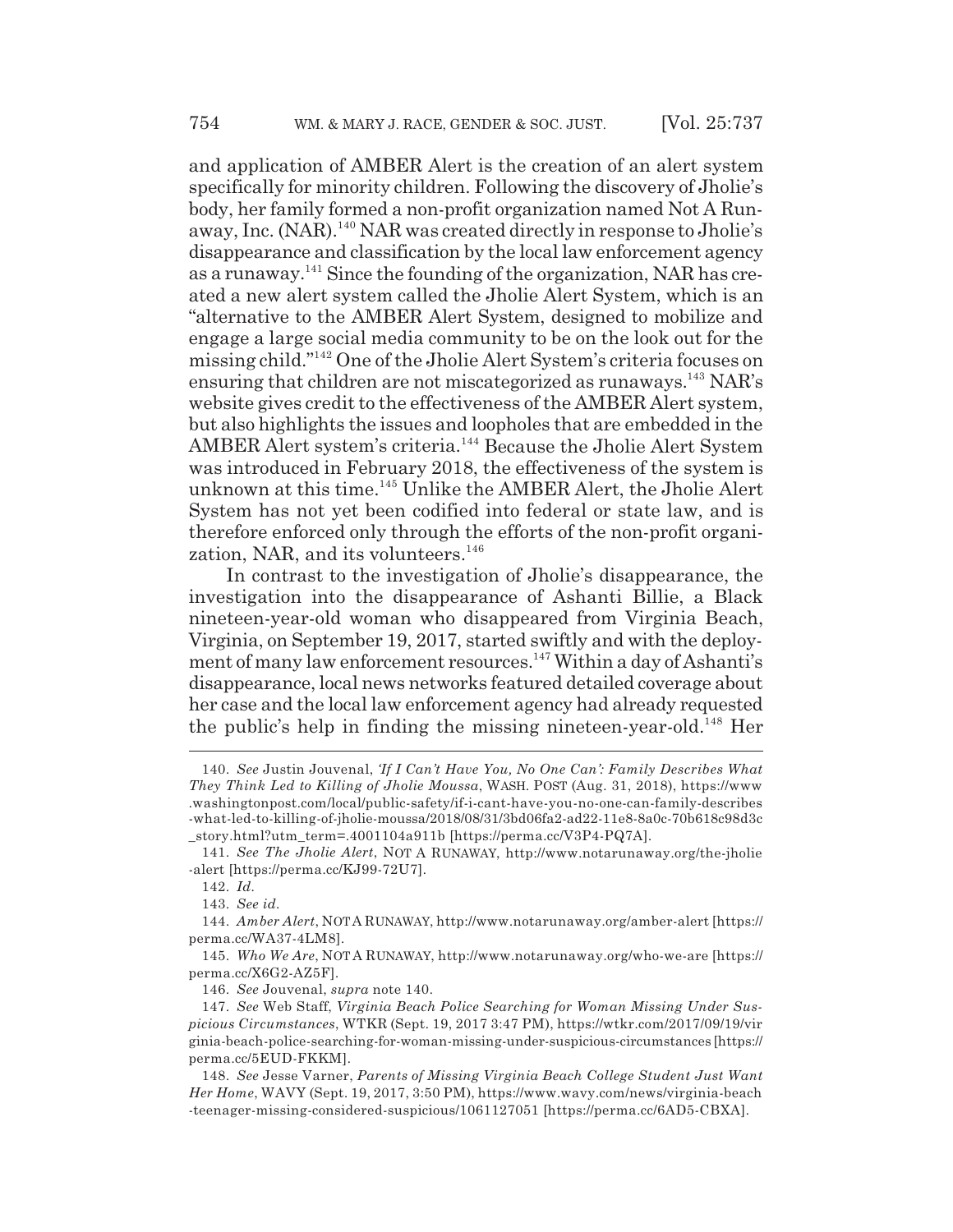disappearance was "considered suspicious" seemingly from the outset of the investigation because of the discovery of her personal items in a neighboring city.149 Ashanti's case is strongly distinguished from other missing persons cases because of where she went missing. On the morning of her disappearance, Ashanti entered a gate at Joint Expeditionary Base Little Creek, a U.S. Naval Military Base in Virginia Beach, Virginia.<sup>150</sup> It is possible that the involvement of the military base in Ashanti Billie's disappearance contributed to the attention that her case received across Virginia, and eventually the rest of the United States.<sup>151</sup>

Ashanti Billie's death and abduction prompted the proposal of the Ashanti Alert bill in the Virginia General Assembly.152 On March 1, 2018, the Virginia House of Representatives and Senate unanimously passed HB 260 'Virginia Critically Missing Adult Alert Program.'153 The bill, originally sponsored by Delegate Jerrauld Jones,<sup>154</sup> "[c]reates a program for local, regional, or statewide notification of a critically missing adult, defined as an adult whose whereabouts are unknown, who is believed to have been abducted, and whose disappearance poses a credible threat to his health and safety."155 The Ashanti Alert is designed to bridge the gap for missing adults between eighteen and sixty years old who are too old to qualify for the AMBER Alert System and Endangered Missing Child Media Alert, but also too young for a Senior/Silver Alert.156 The bill was shortly thereafter signed by Governor Ralph Northam and passed into law.157 Just a

153. *See* H.B. 260, Gen. Assemb., Reg. Sess. (Va. 2018) (*available at* http://lis.virginia .gov/cgi-bin/legp604.exe?181+sum+HB260 [https://perma.cc/G3RJ-ZJHT]).

154. *See* Reese, *supra* note 152.

155. H.B. 260, Gen. Assemb., Reg. Sess. (Va. 2018) (*available at* http://lis.virginia.gov /cgi-bin/legp604.exe?181+sum+HB260 [https://perma.cc/G3RJ-ZJHT]).

156. *See* Reese, *supra* note 152.

<sup>149.</sup> *Id.*

<sup>150.</sup> *See* Jane Alvarez-Wertz, *FBI Release Video of Missing Woman's Vehicle at JEB Little Creek*, WAVY (Sept. 26, 2017, 3:19 PM), https://www.wavy.com/news/fbi-releases -video-of-missing-womans-vehicle-at-jeb-little-creek\_20180320062605465/1061113134 [https://perma.cc/KZ9T-CFHM].

<sup>151.</sup> *See* Roger Chesley, *Unanswered Questions Remain in the Ashanti Billie Tragedy*, VIRGINIAN-PILOT (Nov. 10, 2017), https://pilotonline.com/news/local/columnist/roger-ches ley/article\_3dfa6a82-7368-57c7-9cb2-9ca447d1f1da.html [https://perma.cc/7GC3-KFYP]. Ashanti's parents expressed concern about the perceived lack of safety at the military base. *Id.* The article also questions whether Ashanti's murderer targeted the base and the military's operations generally. *See id.*

<sup>152.</sup> *See* Brian Reese, *'Ashanti Alert' Bill Passes in General Assembly, Awaits Northam's Approval*, WAVY (Mar. 2, 2018, 8:40 PM), https://www.wavy.com/news/ashanti-alert-bill -passes-in-general-assembly-awaits-northams-approval/1078391264 [https://perma.cc/9P TX-GDDM].

<sup>157.</sup> *See* Brian Hill, *Virginia Gov. Northam Signs "Ashanti Alert" Bill for Missing Adults*, NEWS 3WTKR (June 22, 2018, 5:54 AM), https://wtkr.com/2018/06/22/virginia-gov-northam -to-sign-ashanti-alert-bill-for-missing-adults [https://perma.cc/KW7Z-XGFA].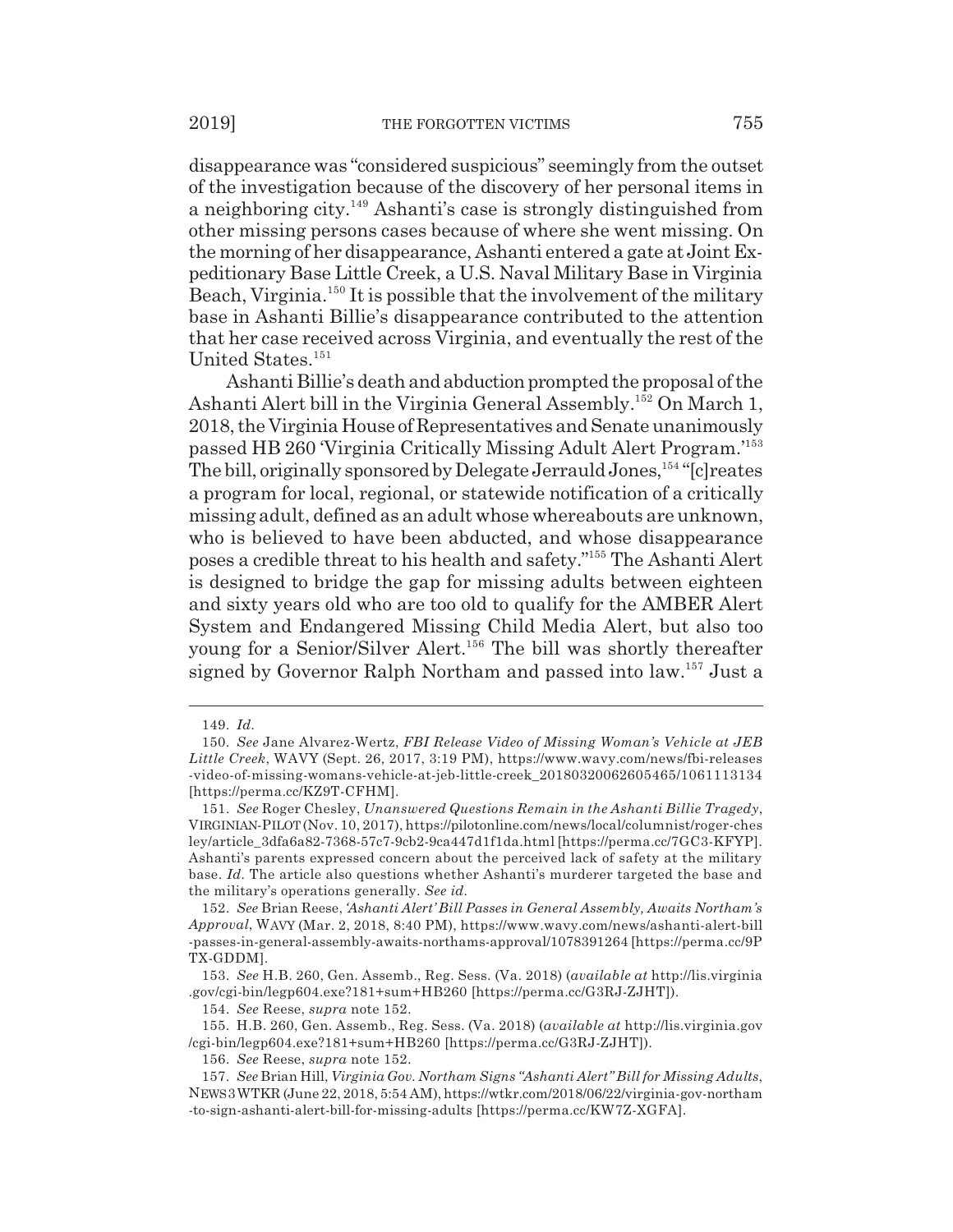few months later, the U.S. House of Representatives passed H.R. 5075, the federal counterpart to HB 260, by a voice vote, making it the first step in certifying the Ashanti Alert as a nationwide alert system.158 Following the bill's success in the House, Ashanti's parents and Congressman Scott Taylor advocated for the bill to be passed in the Senate, and then fast tracked to the President for final implementation.159 On December 31, 2018, President Donald Trump signed the Ashanti Alert Act into law.160 As a federal law, the Act "requires the Department of Justice to establish a national communications network . . . to assist regional and local search efforts for certain missing adults."161 If fully implemented, the Ashanti Alert—as a nationwide alert system—could help to fill many of the loopholes of the AMBER Alert system; however the racial disparity gap may still be left open as the bill primarily addresses age disparity and makes no mention of racial disparity.

Unknown to many, the AMBER Alert System has a counterpart named the RILYA Alert.<sup>162</sup> The RILYA Alert system was created in response to the disappearance of Rilya Wilson, a four-year-old who went missing in Florida's Department of Children and Families' (DCFS) foster care system.163 Rilya Wilson, a Black girl, was missing for almost two years before anyone at Florida DCFS noticed.<sup>164</sup> Rilya, whose name stands for "Remember I Love You Always,"165 sparked the creation of the RILYA Alert system, which aims to "help spread awareness about the disproportionate amount of media attention that missing African American [c]hildren receive."166 The RILYA Alert system specifically aims to help "bridge this discrepancy by shortening the response time in which crucial information is shared with the public."167 The system purports to be similar to the AMBER Alert System, however, it "is not meant to replace the

<sup>158.</sup> *See* Andy Fox et al., *Ashanti Alert Bill Passes in U.S. House of Representatives*, WAVY (Sept. 25, 2018, 4:25 AM), https://www.wavy.com/news/local-news/virginia-beach /ashanti-alert-bill-passes-in-us-house-of-representatives/1473112853?fbclid=IwAR25Hp hIIAL-msfK349gcREqEAxhiCL0F\_ZjQi6j-\_ShJ1tP2\_Ih20V2JLo [https://perma.cc/5H7R -Y8B9].

<sup>159.</sup> *See* Web Staff, *President Trump signs Ashanti Alert Act into Law*, WTKR (Dec. 31, 2018, 6:37pm), https://wtkr.com/2018/12/31/president-trump-signs-ashanti-alert-act-into -law [https://perma.cc/DK2N-GMDT].

<sup>160.</sup> *See id.*

<sup>161.</sup> *Id.*

<sup>162.</sup> *Rilya Alert Criteria*, PEAS THEIR PODS, https://www.peasintheirpods.com/rilya -alert-history [https://perma.cc/4ZKX-HAFH].

<sup>163.</sup> *Id.*

<sup>164.</sup> *See id.*

<sup>165.</sup> *Id.*

<sup>166.</sup> *Id.*

<sup>167.</sup> *Id.*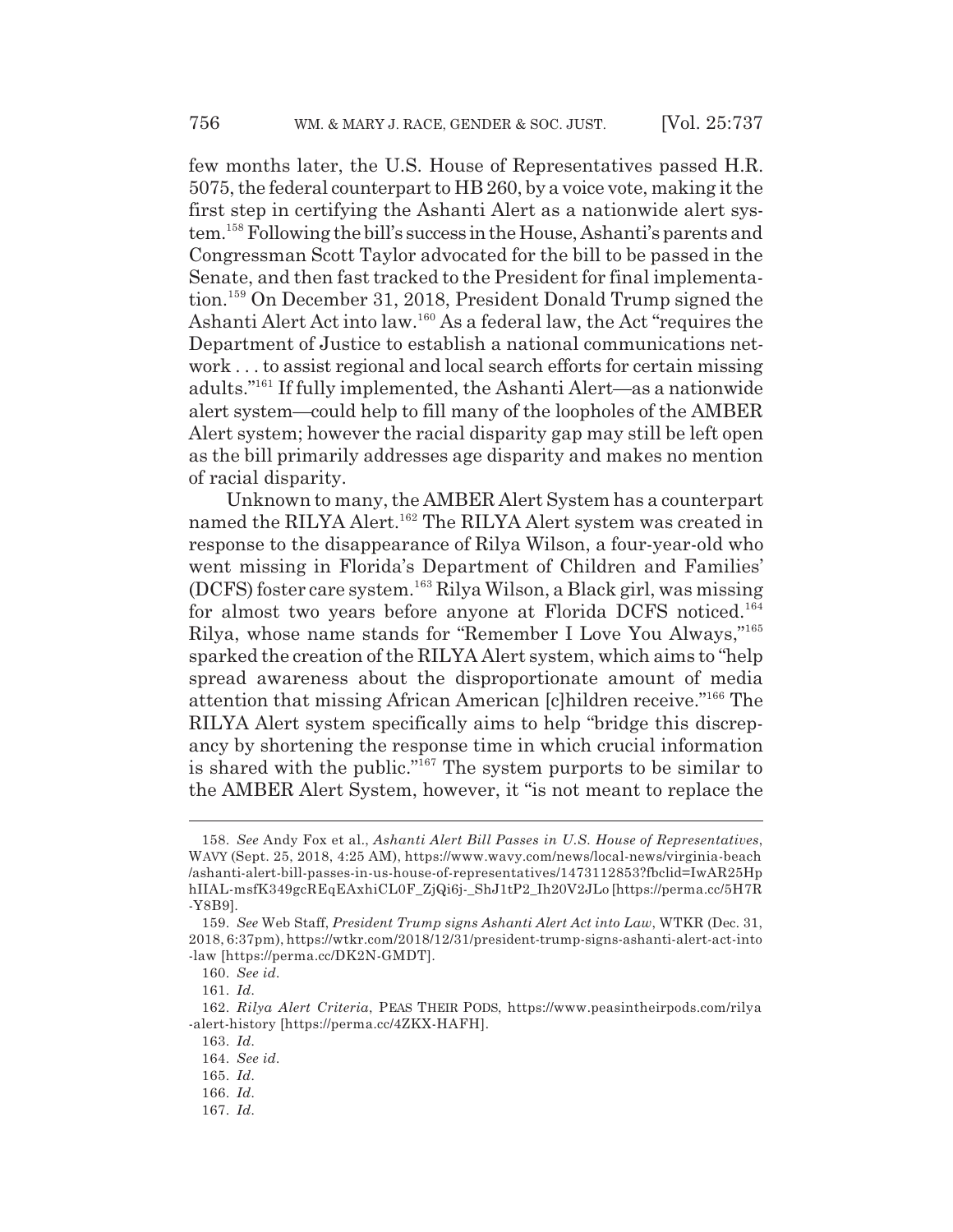A[MBER] Alert System."168 RILYA Alert instead aims to bridge the gap of information that AMBER Alert fails to capture in its program criteria.169

In 2003, the Florida Legislature codified the RILYA Alert system with the Rilya Wilson Act.170 Although the Act itself does not directly address children who are labeled as runaways, $171$  the website that specifically addresses the RILYA Alert system states that RILYA Alerts may be issued even if the child has been classified as a runaway by law enforcement.<sup>172</sup> The system does this by using the least restrictive requirements for missing persons reports.173 The RILYA Alert system eliminates the need for missing persons reports to include *all* identifying information, such as the abductor's name, license plate numbers, and witnesses, thereby making it much easier for families of the missing to file an initial claim and application for a RILYA Alert to be issued.<sup>174</sup> The RILYA Alert system essentially advertises itself to be the AMBER Alert option for all missing children of color and appears to fill in the loopholes and significant disparity created by the AMBER Alert System's criteria.175 The RILYA Alert works like the AMBER Alert by assembling the information reported for public distribution.<sup>176</sup> The alert system intends to supplement the AMBER Alert by helping to "reduce the response time in which . . . crucial information is shared with the public."<sup>177</sup>

The RILYA Alert was created by Peas In Their Pods, Inc.178 Peas In Their Pods (PEAS), a non-profit organization, was founded in 2007 and is currently led by Gaétane Borders and Anita Harris.179 The organization aims "to give a voice to missing children of color, and to fight against child abuse and sexual exploitation."180 PEAS was founded on the understanding that missing children of color do not receive the same attention that nonminority missing children receive

178. *See id.*

<sup>168.</sup> *Rilya Alert Criteria*, *supra* note 162.

<sup>169.</sup> *See id.*

<sup>170.</sup> FLA. STAT. ANN. § 39.604(1) (LexisNexis 2018).

<sup>171. § 39.604(2).</sup>

<sup>172.</sup> *See Rilya Alert Criteria*, *supra* note 162.

<sup>173.</sup> *See id.*

<sup>174.</sup> *See id.*

<sup>175.</sup> *See id.*

<sup>176.</sup> *See id.*

<sup>177.</sup> *What is a Rilya Alert?*, *supra* note 11.

<sup>179.</sup> *See Mission*, PEAS IN THEIR PODS, https://www.peasintheirpods.com/mission [https://perma.cc/QAT5-PVZ4]; *see also Meet the Executive Team*, PEAS IN THEIR PODS, https://www.peasintheirpods.com/meet-the-team [https://perma.cc/EM72-ARZC].

<sup>180.</sup> *Mission*, *supra* note 179.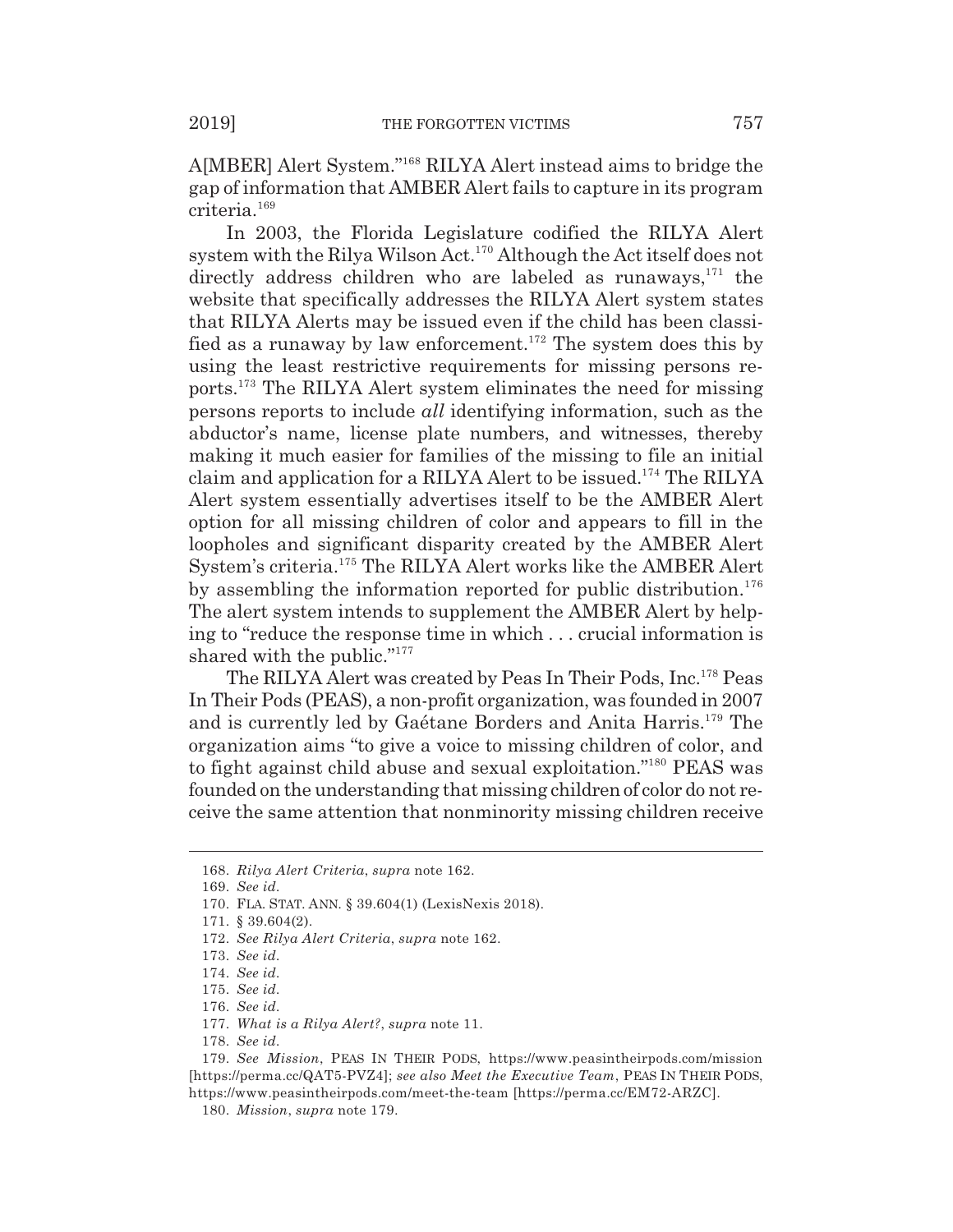and it aims to assist with these cases "in the form of media campaigns, public alerting system, profiling, and parent advocacy services."181 In addition to assisting in publicizing missing children of color, the organization also provides preventative services to the community by offering training and other resources that affect child safety.182 Like HSTNG and BMFI, PEAS offers a variety of services to assist parents and families when their children and loved ones go missing.<sup>183</sup>

## III. RESOLVING THE ISSUES CREATED BY MISSING WHITE WOMAN SYNDROME

Because a system for missing Black girls has already been created, it is difficult to understand why the stories and cases of missing Black girls and women largely remain untold and unheard of. A portion of the answer likely lies in the fact that forty-nine states have not yet adopted the RILYA Alert system or an alert system with a similar purpose.<sup>184</sup> Unlike the AMBER Alert System, which was incorporated by all fifty states in the United States,<sup>185</sup> the RILYA Alert System has only been adopted by Florida, the state it originated in.<sup>186</sup> Although the failure of other states to create RILYA Alert systems through legislation does not prevent missing children from other states from being issued a RILYA Alert,<sup>187</sup> it does lessen the visibility of such RILYA Alerts because a majority of these states are not set up to broadcast them.188

185. *See AMBER Alert Timeline*, U.S. DEP'T JUST., https://www.amberalert.gov/pdfs /AMBERAlertTimeline-508c.pdf. As of 2009, all fifty states in the U.S., including the District of Columbia, Puerto Rico, and the U.S. Virgin Islands have adopted AMBER Alert plans. Some areas of Canada and Mexico have also adopted the system. *See United States, Mexico and Canada Join Forces to Improve Amber Alert System*, U.S. DEP'T OF JUST.: OFF. PUB. AFF., https://www.justice.gov/opa/pr/united-states-mexico-and-canada -join-forces-improve-amber-alert-system (May 26, 2016) [https://perma.cc/2GMV-D33J].

186. *See* Rilya Wilson Act, FLA. STAT. ANN. § 39.604 (LexisNexis 2018).

187. *See Current RILYA Alerts*, PEAS THEIR PODS, https://www.peasintheirpods.com /cur rent-rilya-alerts [https://perma.cc/LBA7-SCSF]. As of January 21, 2018, the current RILYA Alerts feature missing minority children from several states in the U.S. *See Missing Children by State*, PEAS THEIR PODS, https://www.peasintheirpods.com/missing -children-by-state [https://perma.cc/VM68-QW2N]. The alerts are not exclusive to Florida.

188. Whereas AMBER Alerts are broadcast by telephone, social media, radio, and TV broadcast in all fifty states and U.S. territories, RILYA Alerts are only broadcast through social media and radio and television broadcasts in Florida. *See Frequently*

<sup>181.</sup> *Id.*

<sup>182.</sup> *See id.*

<sup>183.</sup> *See id.*

<sup>184.</sup> *See generally* Rilya Wilson Act, FLA.STAT.ANN. § 39.604 (LexisNexis 2018) (showing that only one state has adopted the RILYA Alert System and codified it). The bill has unfortunately only passed the Florida Legislative branch. It lacks a federal counterpart as well as counterparts across the remaining forty-nine states.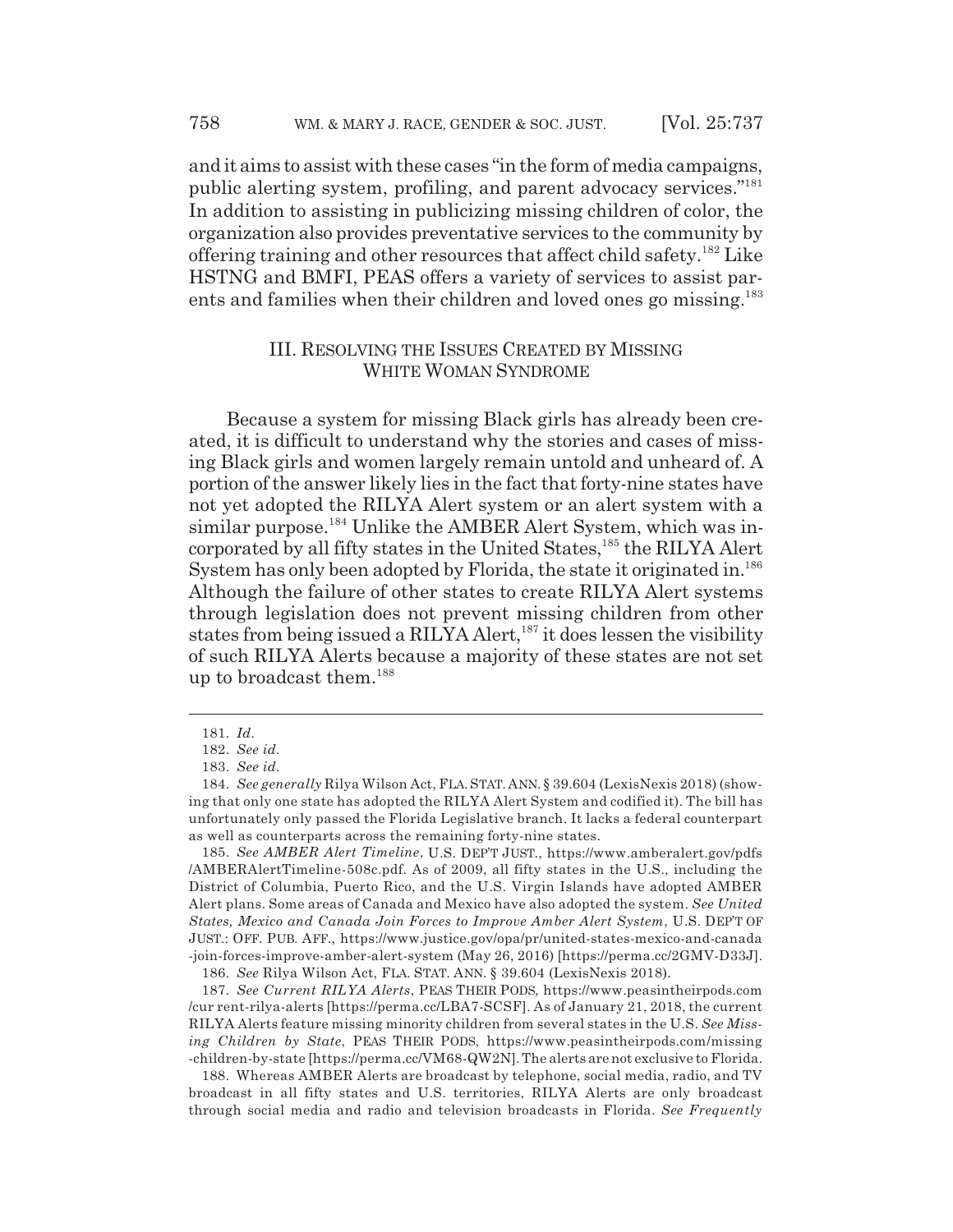In addition to other states lacking a plan for RILYA Alerts, the federal government also lacks legislation for the system.189 In 2011, Congresswoman Frederica Wilson introduced the federal version of the Rilya Wilson Act in the 112th Congress.<sup>190</sup> The bill died in committee and was not enacted.191 In 2013, Congresswoman Wilson introduced the bill for a second time, however, it died again in committee and was never enacted by Congress.<sup>192</sup>

The success of AMBER Alerts can largely be attributed to the national strategy and federal legislation behind it.193 AMBER Alerts began as a local radio station broadcast and eventually expanded to other states and communities until it was finally passed into federal law.<sup>194</sup> At the federal level, the PROTECT Act codified the role of the National AMBER Alert Coordinator within the Department of Justice.195 The PROTECT Act, which stands for Prosecutorial Remedies and Other Tools to end the Exploitation of Children Today Act, was signed into law in 2003 and "strengthened law enforcement's ability to prevent, investigate, prosecute, and punish violent crimes committed against children."196 Some of the tasks of the National AMBER Alert Coordinator are to "[h]elp eliminate geographic gaps in AMBER networks," "[s]upport development of state AMBER plans and efforts," and "[p]rovide regional AMBER network coordination."197 With the federal enactment and codification of the RILYA Alert system, missing minority children and missing children in foster care systems might also receive widespread attention to their cases.

Another downfall of the RILYA Alert system is that the law is written to apply only to children who are between the ages of zero to school-entry age.<sup>198</sup> Because the system was implemented in response

*Asked Questions*, *supra* note 120. The lack of plans to implement RILYA Alerts in other states creates decreased visibility of the alert system in total.

191. *See* Rilya Wilson Act, H.R. 680, 113th Cong. (2013) (*available at* https://www.gov track.us/congress/bills/113/hr680 [https://perma.cc/Y6VU-J2GS]).

192. *See id.*

193. *National Strategy*, AMBER ALERT, https://www.amberalert.gov/ntl\_strategy.htm [https://perma.cc/YG97-2CMG]; *Legislation*, AMBER ALERT, https://www.amberalert.gov /legislation.htm [https://perma.cc/3FDN-C4JY].

194. *See AMBER Alert Timeline*, *supra* note 185.

195. *See id.*

197. *AMBER Alert Timeline*, *supra* note 185.

<sup>189.</sup> *See* Rilya Wilson Act, H.R. 680, 113th Cong. (2013) (*available at* https://www.gov track.us/congress/bills/113/hr680 [https://perma.cc/Y6VU-J2GS]).

<sup>190.</sup> *See id.*; *see also* Press Release, Frederica S. Wilson, Congresswoman, Congresswoman Wilson Introduces Rilya Wilson Act (Dec. 20, 2011), https://wilson.house.gov/me dia-center/press-releases/congresswoman-wilson-introduces-rilya-wilson-act [https://perma .cc/X2S7-HYVQ].

<sup>196.</sup> *Legislation*, *supra* note 193.

<sup>198.</sup> *Rilya Wilson Act Frequently Asked Questions*, FLA. DEP'T CHILD. & FAMILIES (Aug. 28, 2014), http://centerforchildwelfare.fmhi.usf.edu/LegislativeChanges/RilyaWil sonActFAQs082814.pdf.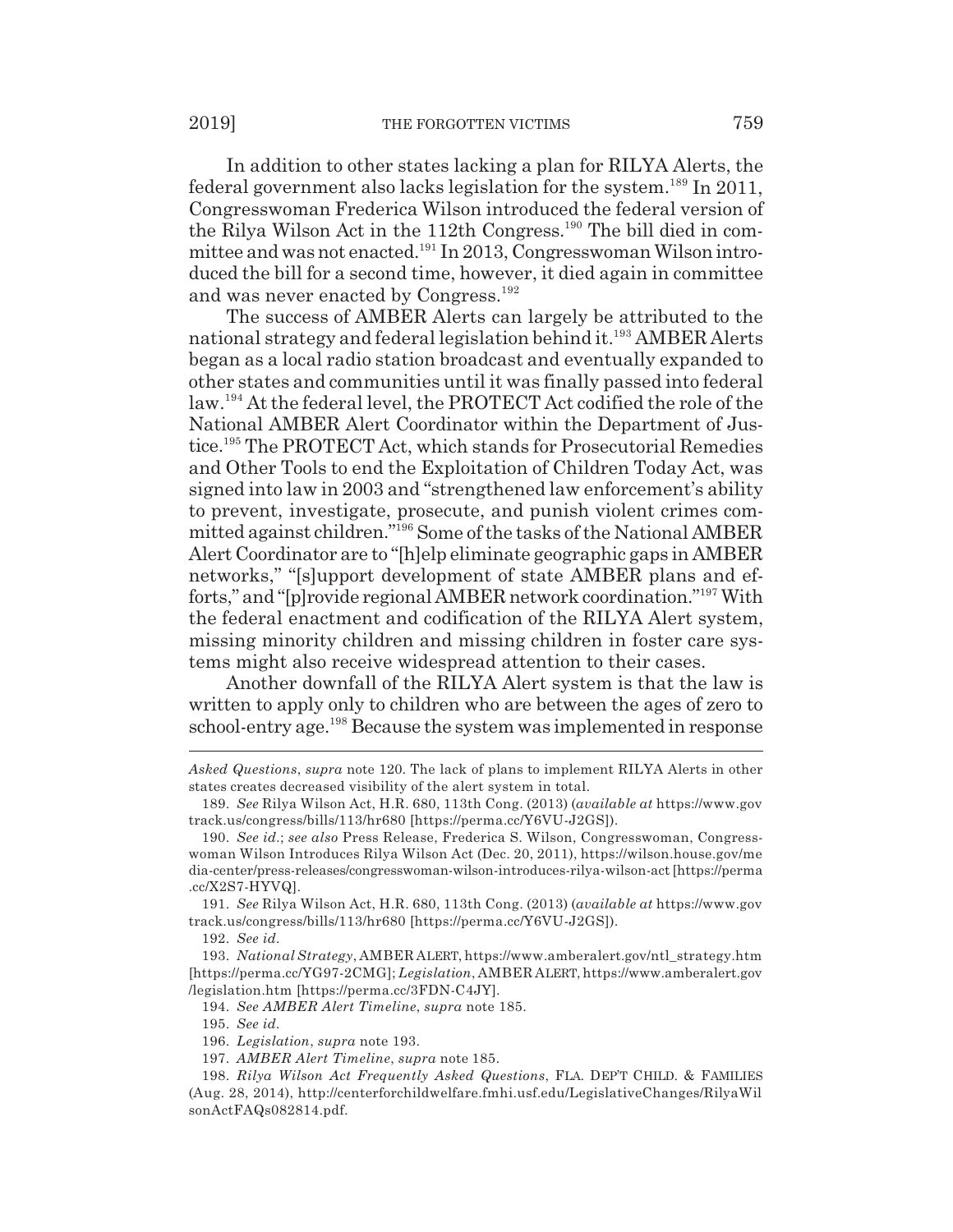to the death of a four-year-old child, the legislation was narrowly tailored to address the needs of a very specific and small group of individuals.199 However, what might be considered a downfall may also be considered this legislation's strength. Instead of casting a wide net as the AMBER Alert seems to do, the Rilya Wilson Act makes the target population of its application clear in both the legislation's language and explanation.<sup>200</sup> Additionally, because it targets a very small and specific population,<sup>201</sup> application of its guidelines may be much easier for local, state, and federal law enforcement agencies and communities to enforce.

The optimal solution for addressing the issues that Missing White Woman Syndrome creates is a combination of the most effective parts of these existing programs. By combining the national strategies of the AMBER Alert System with the goals and essence of the RILYA Alert System, the Jholie Alert, and the Ashanti Alert, many of the issues created by Missing White Woman Syndrome would likely be addressed or at least become closer to being resolved than ever before. Additionally, existing and future missing persons organizations would benefit from mimicking the structures of organizations like Help Save The Next Girl, while also keeping the goals of organizations such as Black & Missing Foundation, Inc., Peas in Their Pods, Inc., and Not A Runaway, Inc. at the hearts of their missions.

#### CONCLUSION

Missing people have only recently become a central focus in American pop culture.<sup>202</sup> However, the sensationalism that predominantly surrounds the cases of missing White children and women has yet to shift to missing Black girls and women. Missing White Woman Syndrome, the media's tunnel-vision-like tendency to focus on the cases of missing White girls and women,<sup>203</sup> has created considerable racial disparity in the world of missing persons cases.<sup>204</sup> This trend the lack of attention to and popularization to the stories of Black

<sup>199.</sup> *See id.* The law protects children between zero to school-entry age and specifically targets children who are in foster care and who may be at risk of school performance and behavioral issues. *See id.*

<sup>200.</sup> *See id.*

<sup>201.</sup> *See id.*

<sup>202.</sup> *See generally* Karen Bennett, *In These States, Missing Persons Cases Are Piling Up*, CHEATSHEET (June 11, 2018), https://www.cheatsheet.com/culture/in-these-states -missing-persons-cases-are-piling-up.html [https://perma.cc/GDW6-SHNG].

<sup>203.</sup> *See* Laccino, *supra* note 24.

<sup>204.</sup> *See* Min & Feaster*, supra* note 27, at 208.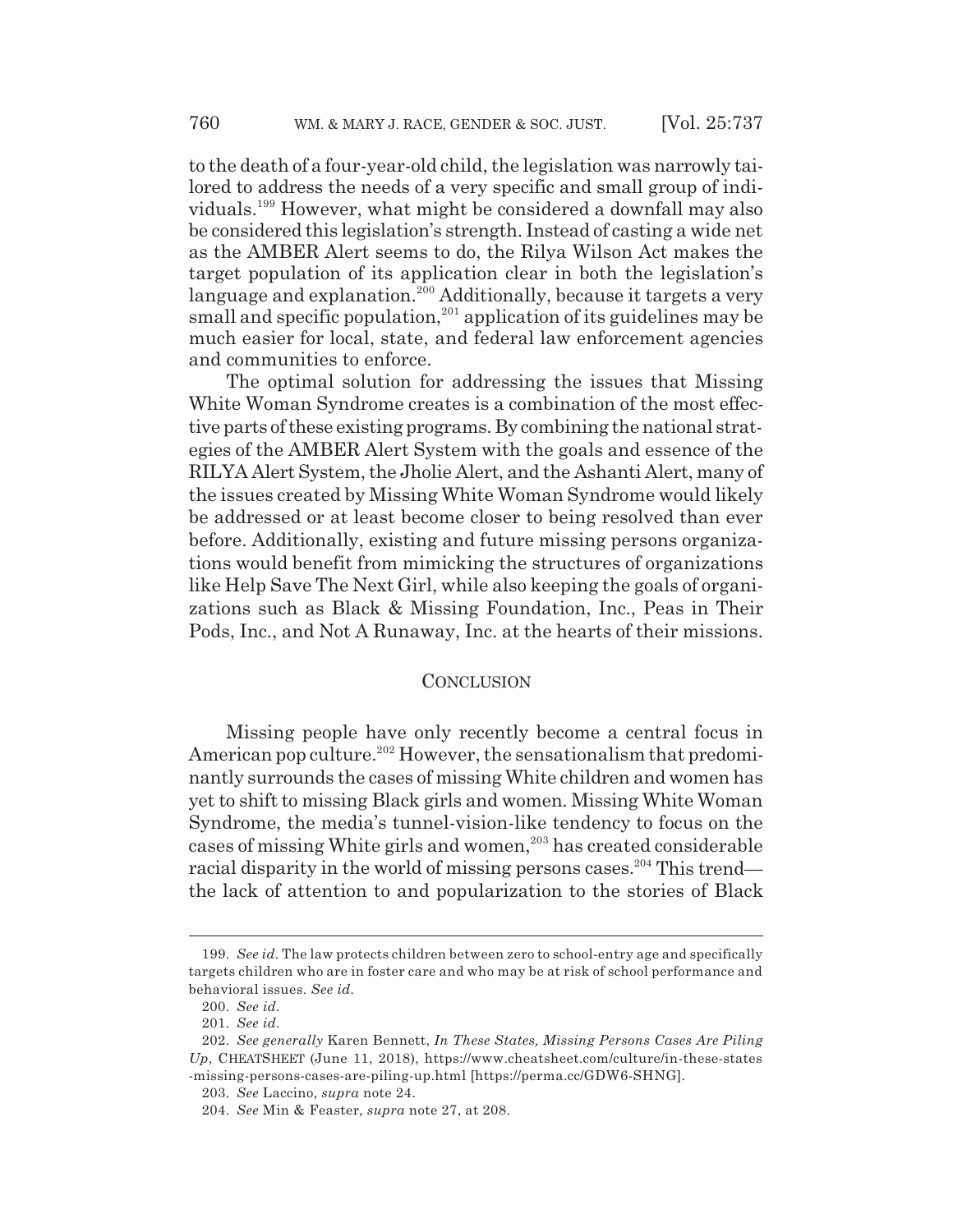victims—coincides with the familiar narrative of Black Americans being both undesired and unlikely victims in American pop culture.<sup>205</sup>

As the number of missing persons cases in the United States grows larger every year,<sup>206</sup> the number of missing Black girls and women increases as well.<sup>207</sup> Because many of the existing missing persons policies were created in response to the disappearances of White boys<sup>208</sup> and girls,<sup>209</sup> the currently existing body of remedies continuously fails the thousands of missing Black girls and women in America.

In order to address the issue that Missing White Woman Syndrome creates, state and federal governments must be willing to implement laws and systems that are structured to address the needs of minorities. In an effort to facilitate the drafting and proposal of such reforms, advocacy groups and organizations must lobby and advocate specifically for state and federal programs that will demand that local, state, and federal governments allocate resources to underserved and underrepresented populations.

State governments and the federal government should look to programs that have already been executed and organizations which already have solid bases to serve as models for new programs and overhauls of existing programs. Such previously existing groups and policies include the AMBER Alert System, the RILYA Alert System, Help Save The Next Girl, Black & Missing Foundation, Inc, and Peas in Their Pods, Inc.

One key element of the organizations and systems mentioned in Section II.B of this  $\text{Note}^{210}$  is the ability to validate missing persons reports and begin allocating resources to the investigation of missing persons cases even if the person is classified as a runaway. As discussed, Black children are likely to be classified as runaways when reported as missing due to a variety of factors and systemic issues.<sup>211</sup> The runaway label must be abandoned, or, at the very least, used seldomly, in future missing persons cases. Likewise, law enforcement agencies must be more reluctant to label missing children as runaways without considering alternative explanations for their disappearances first.

<sup>205.</sup> *See supra* Section I.C; *see also* Dorfman & Schiraldi, *supra* note 38, at 13.

<sup>206.</sup> *See, e.g.*, *2015 NCIC Missing Person and Unidentified Person Statistics*, NAT'L CRIME INFO.CTR. 5, https://www.fbi.gov/file-repository/2015-ncic-missing-person-and-un identified-person-statistics.pdf/view; *2016 Statistics*, *supra* note 2, at 5.

<sup>207.</sup> *2015 NCIC Missing Person and Unidentified Person Statistics*, *supra* note 206; *2016 Statistics*, *supra* note 2.

<sup>208.</sup> *See supra* Section II.A (discussing Etan Patz).

<sup>209.</sup> *See supra* Section II.A (discussing Natalee Holloway and Maura Murray).

<sup>210.</sup> *See supra* Section II.B.

<sup>211.</sup> *See supra* Section II.B.2.